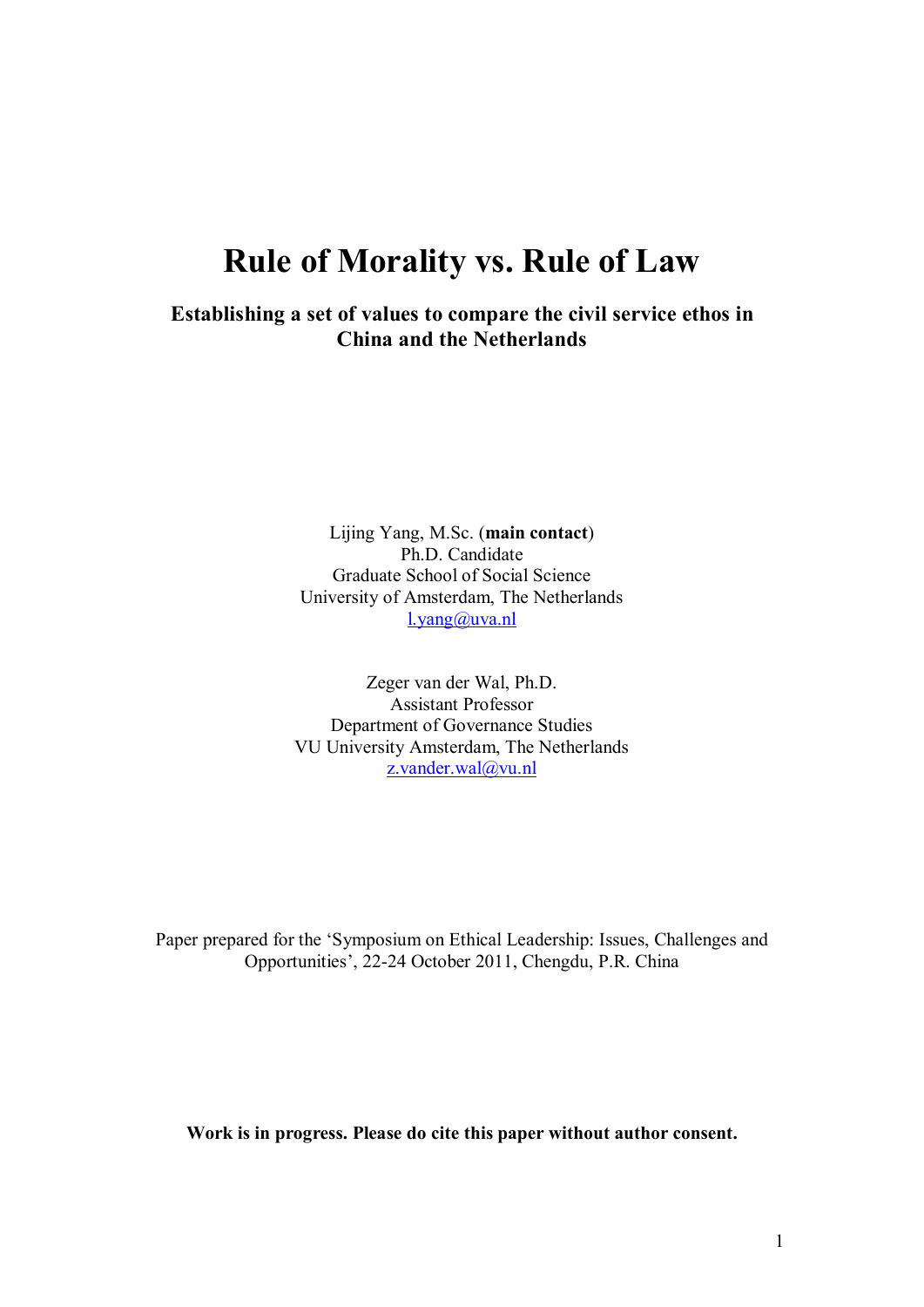# **Abstract**

The main objective of this paper is to establish a set of values for a comparative empirical study on the civil service ethos in China and the Netherlands. In doing so, it employs a pilot survey on value preferences among civil servants in Shanghai (n=15) and Amsterdam (n=8), as well as a content analysis of values in twenty-eight codes of conduct in China and the EU. Civil servants in Shanghai rank as the three most important moral values incorruptibility, lawfulness and loyalty. In Amsterdam, civil servants rank highest transparency, reliability and incorruptibility. The survey results are ambiguous as to the extent to which they corroborate the classical administrative traditions of both countries. The paper concludes with a final set of twenty-six value as a basis for a large-scale follow-up survey and some suggestions for how executives in both countries should take civil servants' value preferences into consideration in the process of shaping ethical leadership.

**Key words:** Moral Values, Administrative Ethics, Civil Service, Rule of Morality, Rule of Law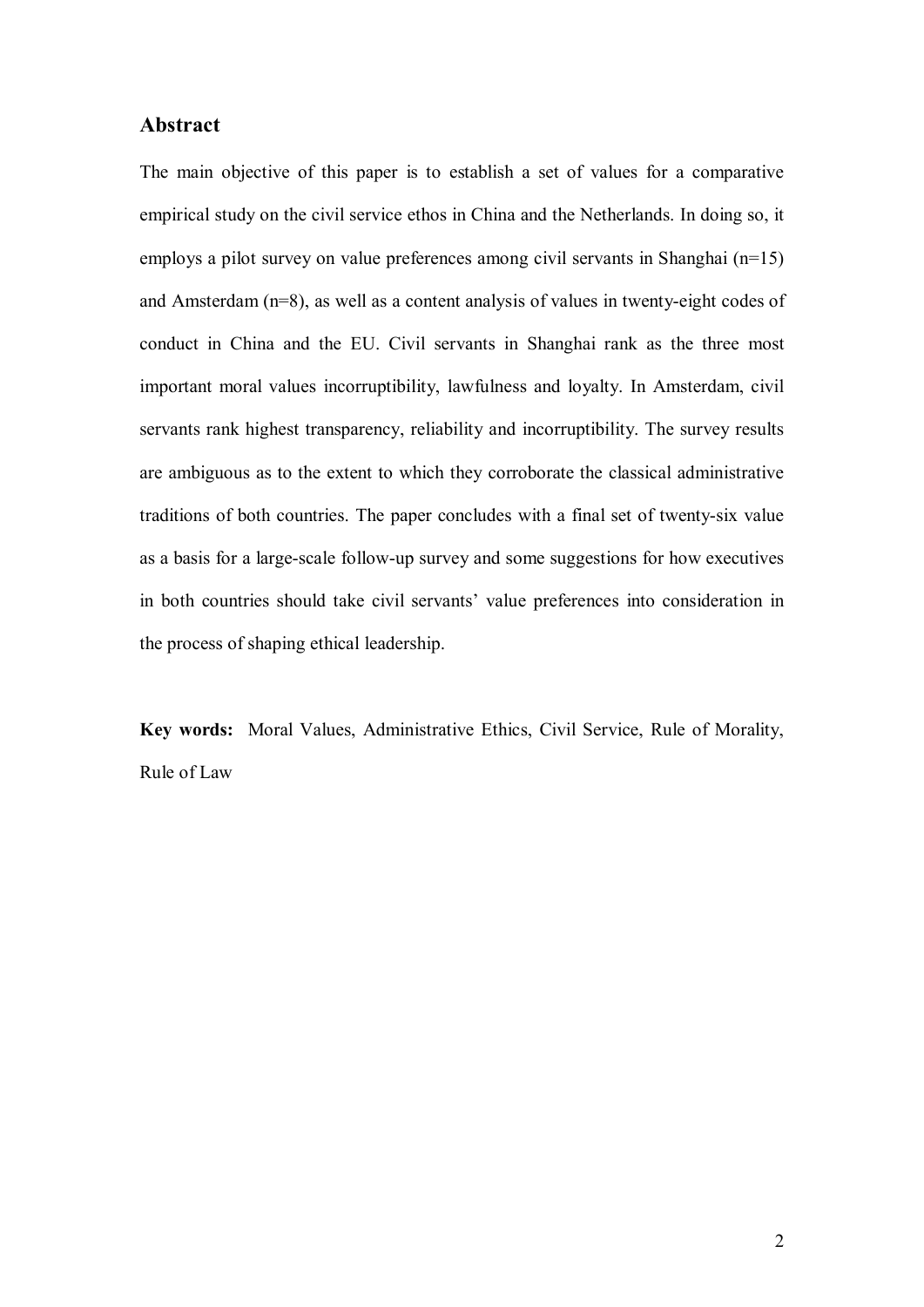# **Introduction**

Values in public service have been studied by many researchers due to broad interest in the relations between values and civil servants' behavior. Although there is no agreed definition of value, most definitions imply the meaning of "preference" and the demand can be "ordered by relative importance" (Schwartz and Bilsky 1987: 551). For instance, values may refer to "interests, pleasures, likes, preferences, duties, moral obligations…" (Williams 1968: 283); "A value is defined as "a constellation of attitudes about a concept that contains a moral quality of like or dislike, desirable or undesirable, and should or should not" (Cherrington 1989: 297). Each value, examples of which are honesty or transparency, is of different importance to a person and the same value is differently important for different persons, making it possible to rank values by relative importance.

Moreover, as Van Wart (1998) argues, values drive the thoughts and actions of the people carrying the culture. Values are "the cultural glue of civilizations and the organizations within them, and the fundamental building blocks of culture" (163). In this sense, the administrative culture is partly reflected by the moral values<sup>[1](#page-29-0)</sup> of people who work in administration (e.g. civil servants, politicians). This paper studies the administrative cultures of China and the Netherlands. Their respective cultures are usually referred as "rule of morality" and "rule of law" (Scalia 1989, Fallon 1997, etc.). Chinese traditional<sup>[2](#page-29-1)</sup> culture is ethics-centered and Confucian moral thought constitutes the cultural base of Chinese traditional morality (Lu 2009). Moral values in Confucian background are obviously different from those at the core of the "rule of law" culture prevalent in the Netherlands.

An increasing number of studies compare different values in different cultures. These studies have investigated people's choices in Confucian and other cultural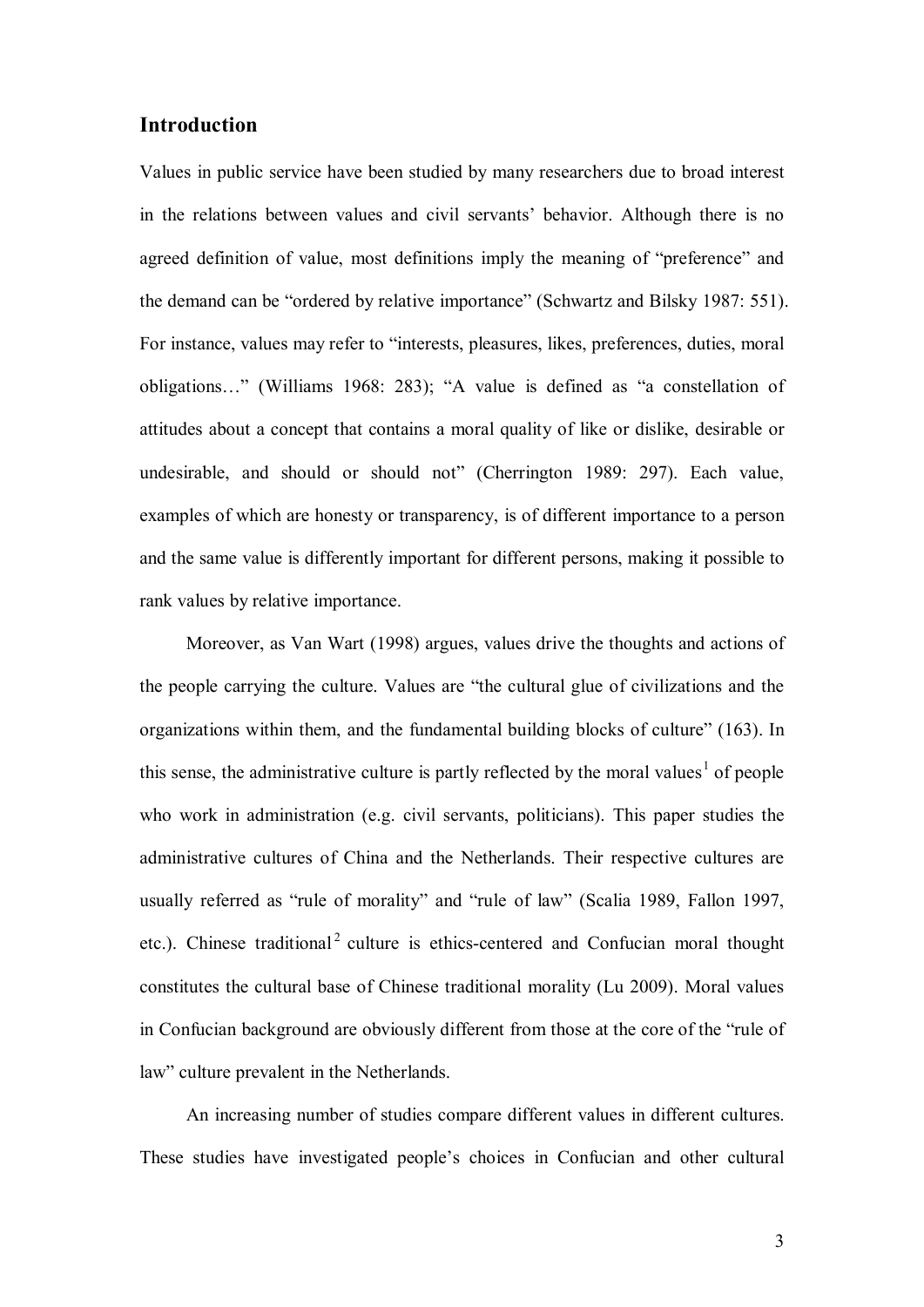contexts. For examples, Whitcomb et al. (1998) investigated business ethical values with a survey conducted in China and the U.S.; Zhang et al. (2005) showed different preferences of traditional Confucian values in four East Asian cultural contexts, indicating Confucian values still remained in East Asia societies but at varying degrees. Ralston et al. (2008) assessed the impact of economic ideology and national culture on the individual work values of managers in the United States, Russia, Japan, and China. These studies demonstrate that Confucian culture is different from others, and even within the same Confucian context, people's rating of values in different regions and countries are different because of different political reforms and social changes (Zhang et al. 2005).

In European and Dutch contexts there is abundant empirical research on public service values (e.g., Beck Jørgensen and Bozeman 2007; Rutgers 2008; Van den Heuvel et al. 2002; Van der Wal 2008; Van der Wal, Vrangbaek and Pevkur 2008). Comparatively, such empirical data is rare in Chinese academic research. Confucian morals are mostly studied conceptually and historically, or scholars try to show "philosophic understanding" of "classical Chinese mind" in a Western linguistic way (Hall and Ames 1987).

Nevertheless, the existing comparative studies do not focus on prominent values for civil servants, and those on public service values do compare different administrative cultures. In particular, so far very little empirical attention has been paid by Chinese scholars to Confucian moral values. Furthermore, it is not clear whether and to what extent civil servants' value preferences still reflect their administrative cultures ("rule of morality" in China and "rule of law" in the Netherlands).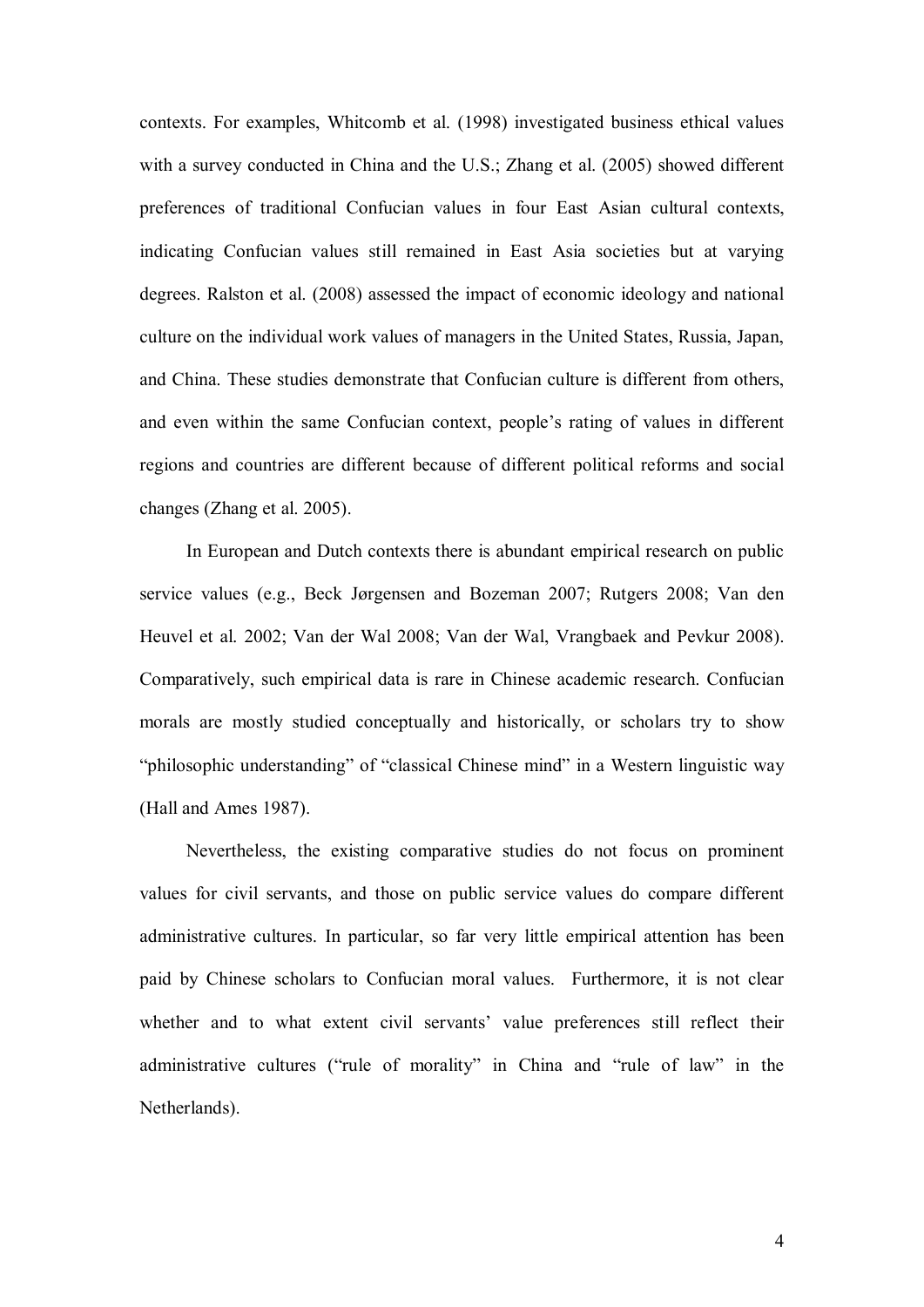Therefore, this study aims to show which moral values are considered as most important for being a good civil servant in China and the Netherlands. The results were obtained through a survey in Shanghai and Amsterdam, as well as by investigating values listed in codes of conducts in two countries. The paper explores which moral values belong to which culture and which are most important for civil servants.

We first review literature about values in Eastern and Western public administration, which results in two sets of value to be tested in the survey. Next the results of the pilot survey are presented extensively. This paper ends with a final set of values to be used in a large-scale survey in both countries. In addition, it suggests some implications for ethical leadership in Eastern and Western administrative settings, as the results offer insights on the importance 'followers' attribute to moral values and whether and how this differs in different administrative contexts.

# **Crucial values in an Eastern and Western context**

Values related to Confucian morality and governance can be found predominantly in classic Confucian works (e.g., The Analects) and a limited body of academic literature. Unlike the absence of empirical data in Chinese literature, a considerable body of literature exists on the core values for politicians or civil servants in a European context.

## **Values as mentioned in classical Confucian texts and other literatures**

"Morality" in Confucian thought contains rich meanings as it refers to personal morals, rules to coordinate interpersonal relationships, ways to run a country, etc. Confucianism considers personal moral cultivation as the first step to 'become a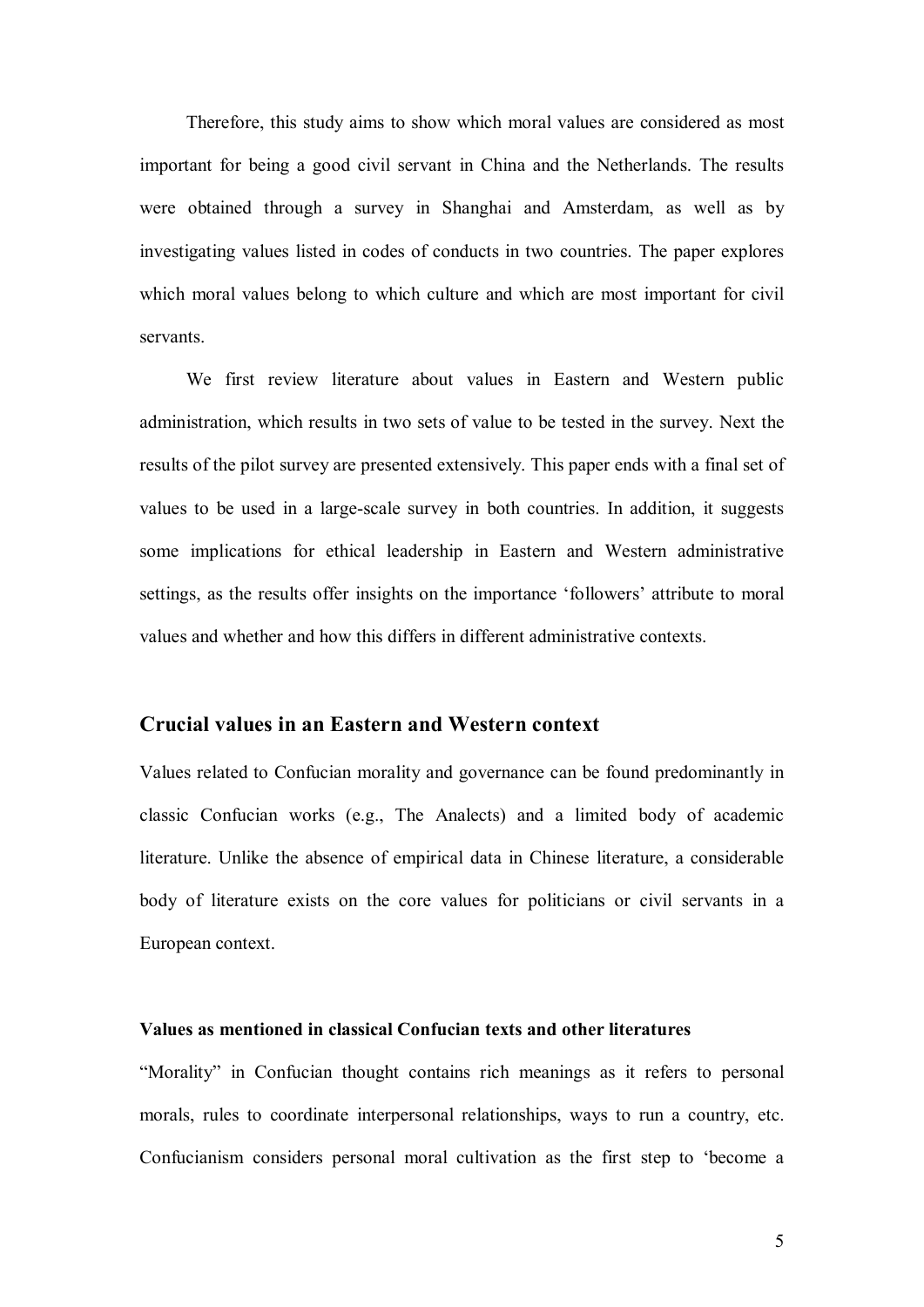human being'. "China was regarded as Kuo-chia, a 'family state'...; ideally it was ruled by a service aristocracy of literary talent" (Finer 1997: 443). Confucius connects personal morals with the way of state management, which are two aspects of the main body of Confucian political ideas.

According to the Confucian idea of "Internal Sage and External King", internal moral cultivation "like a sage" is the foundation of governance. This combination contained in Confucian works, moral norms and expressions known by Chinese people. For instance, Guanzhong (725-645 B.C.) argued that the state would collapse without "Four Principles" (Si-wei): Propriety (Li), Integrity (Yi), Incorruption (Lian) and Shame consciousness (Chi). Dong Zhongshu (179B.C.-104 B. C, West-Han dynasty, famous philosopher) promoted Confucianism to hold the dominant position in China. He combined the power of King, the power of father and the power of husband together to build "the three cardinal guides (San-gang) and five constant virtues (Wu-chang)" theory. San-gang is "ruler guides subject, father guides son and husband guides wife", Wu-chang is "benevolence, righteousness, propriety, wisdom and integrity". Sun Yat-sen (1866-1925) was the first provisional president when the Republic of China (ROC) was founded in 1912 and later the first leader of the Chinese National People's Party or Kuomintang (KMT). He insisted that traditional morals should not be totally discarded but some positive values such as "loyalty and filial Devotion" (Zhong-xiao), "kindness and love" (Ren-ai), "Faithfulness and justice" (Xin-yi) and "Harmony and peace" (He-ping) should be preserved (Sun Yatsen 1985: 37). There are eight characters so Chinese people call it "Eight virtues".

Here, prominent moral values for the Confucian (administrative) context were elicited by analyzing contents of these Confucian works and traditional moral norms. The values emphasized by modern scholars were also important references (e.g. K. L.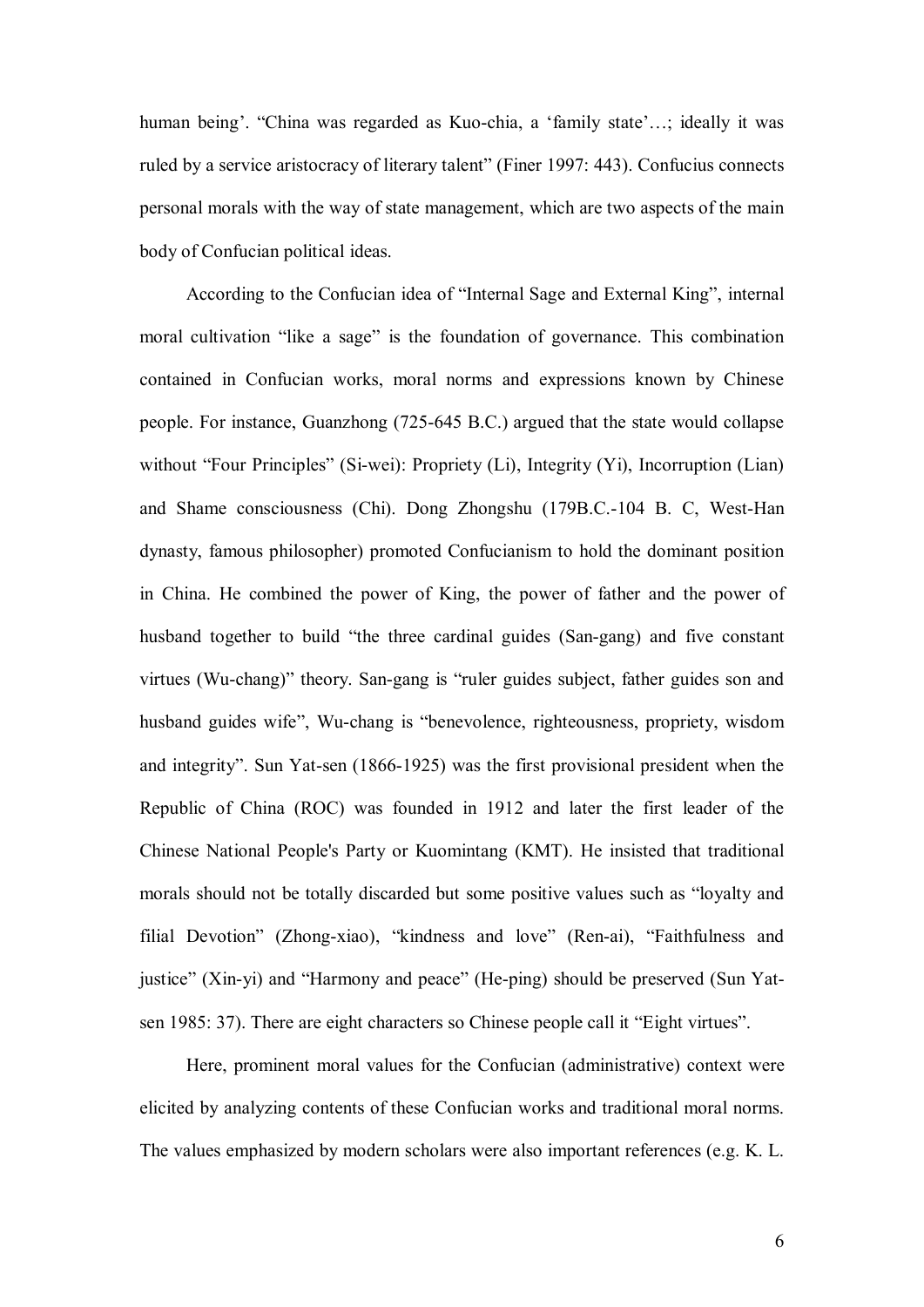Lai 1995<sup>[3](#page-29-2)</sup>, Lu 2009<sup>[4](#page-29-3)</sup>). Based on the previous review, the following Confucian moral values were selected: Humaneness<sup>[5](#page-29-4)</sup> (Ren), Propriety (Li), Righteousness (Yi), Loyalty (Zhong), Filial Piety (Xiao), Integrity (Cheng-xin) , Humility (Qian-rang), Tolerance (shu), Diligence and thrift (Qin-jian), Wisdom (Zhi) and Courage (Yong). Moreover, the previously mentioned literatures also explain the broader contents of each Confucian concept, and the related values in Table 1 are based on this.

| Table 1: Moral values derived from classical Confucian texts |  |  |  |  |  |  |  |  |  |
|--------------------------------------------------------------|--|--|--|--|--|--|--|--|--|
|--------------------------------------------------------------|--|--|--|--|--|--|--|--|--|

| Confucian value | <b>Related values</b> |  |  |
|-----------------|-----------------------|--|--|
|                 | Humaneness            |  |  |
|                 | Kindness              |  |  |
| Ren             | Benevolence           |  |  |
|                 | Friendliness          |  |  |
|                 | Serviceability        |  |  |
|                 | Propriety             |  |  |
|                 | Courteousness         |  |  |
| Li              | Cautiousness          |  |  |
|                 | Humility              |  |  |
|                 | Responsibility        |  |  |
| Yi              | Righteousness         |  |  |
|                 | Justice               |  |  |
|                 | Loyalty               |  |  |
| Zhong           | Obedience             |  |  |
|                 | Selflessness          |  |  |
|                 | Reliability           |  |  |
| Xiao            | Filial piety          |  |  |
|                 | Loyalty / Obedience   |  |  |
|                 | Integrity             |  |  |
|                 | Trustfulness          |  |  |
| Cheng-xin       | Faithfulness          |  |  |
|                 | Honesty               |  |  |
|                 | Reliability           |  |  |
|                 | Humility/ Modesty     |  |  |
| Qian-rang       | Respectfulness        |  |  |
|                 | Generousness          |  |  |
|                 | Tolerance             |  |  |
| Shu             | Consideration         |  |  |
|                 | Reciprocity           |  |  |
|                 | Diligence             |  |  |
|                 | Thrift                |  |  |
| Qin-jian        | Incorruption          |  |  |
|                 | Self-reliance         |  |  |
|                 | Dedication            |  |  |
| Zhi             | Wisdom                |  |  |
|                 | Expertise             |  |  |
| Yong            | Courage               |  |  |
|                 | Righteousness         |  |  |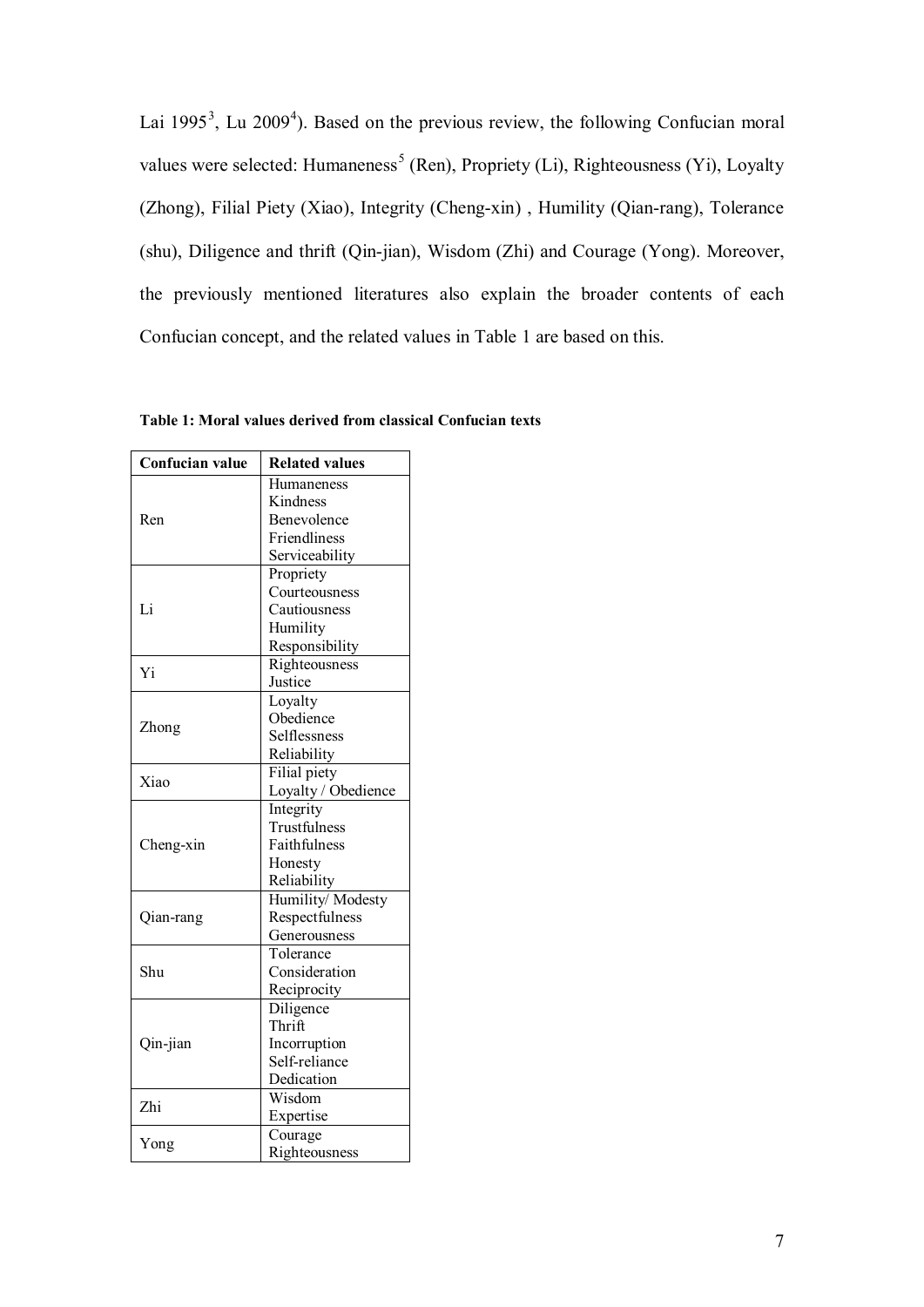#### **Values mentioned in European public administration research**

Public (service) values have been studied empirically and extensively in European research. We apply the three value classification methods as distinguished by Rutgers (2008) to show some of the main results of previous studies.

The first and most common way is focusing on core values in terms of "the most frequently referred to values" (Rutgers 2008: 97). For instance, Ethicon (2003) reviewed on 59 codes of conduct of Dutch government organization to get thirteen most often mentioned core values such as integrity, responsibility, carefulness, reliability, restraint; Van der Wal (2006) obtained the 30 most frequently mentioned values in public administration literature through a content analysis of 7 relevant books and 46 issues of journals on administrative ethics and values.

The second way is to compare values chronologically, also compare "old and new" or "traditional and emerging" values. Van der Wal (2008) asked whether "new values" like innovation, quality and profitability are more important than "old values" like integrity, neutrality and efficiency.

The third way is "putting forward some basic bifurcation of or other kind of dimensional distinction between values" (Rutgers 2008: 98), for example, hard and soft values, personal and individual values versus system or organizational values (98).

Ranking values needs to be done within a certain practical context, for instance, within specific organizations such as government agencies or business enterprises, or within different country settings. Value rankings have been proved to be different for politicians and civil servants (Van den Heuvel et al. 2002), as well as for public managers and business executives (Van der Wal 2008).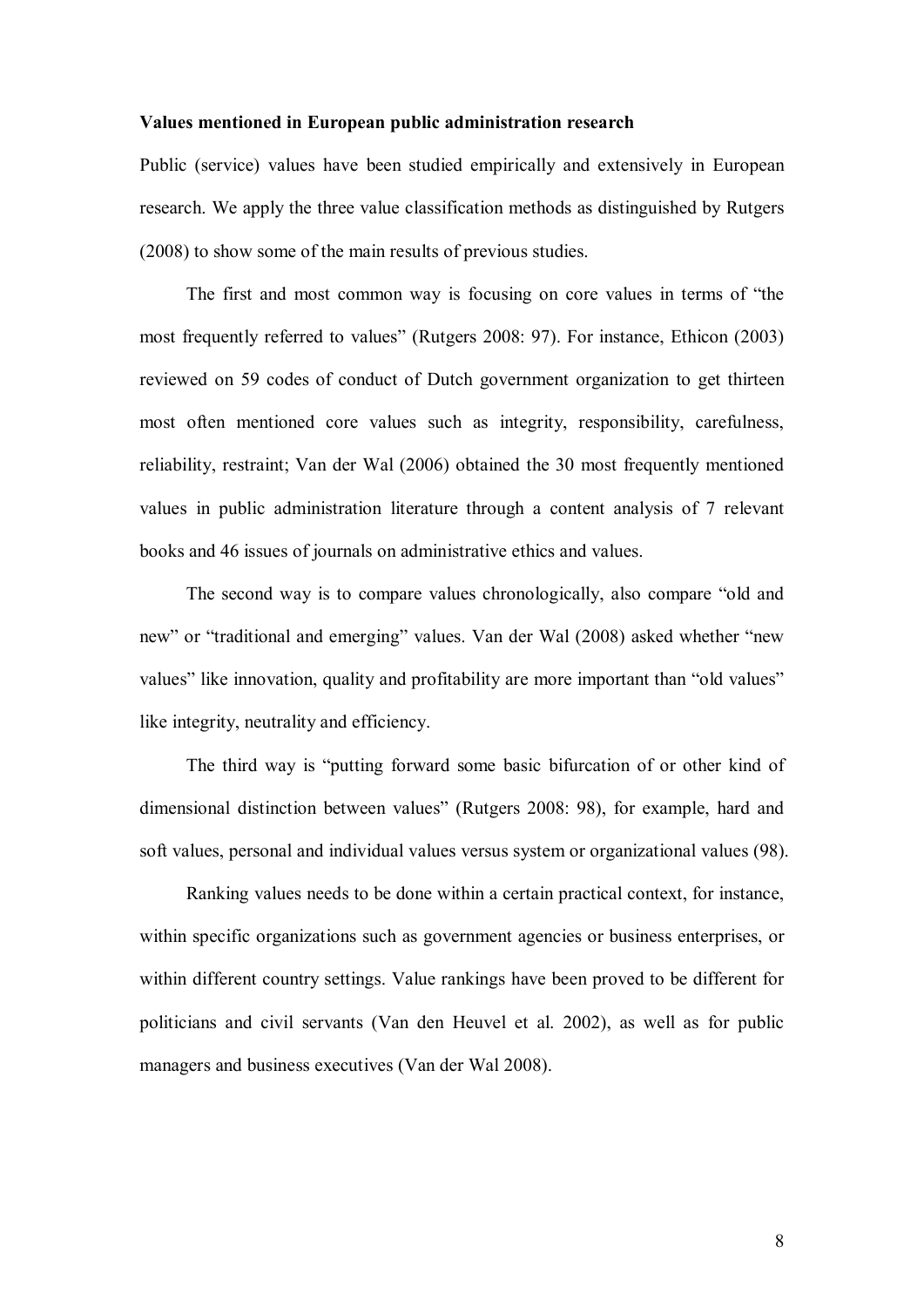# **Methodology**

This study compared the data from a survey of 15 civil servants in a bureau of Shanghai and 8 civil servants in the Integrity Bureau of Amsterdam, working for the sectors require professional knowledge about ethics of civil servants. Codes of conduct in two countries were also investigated to find which values were mentioned most frequently.

## **Sampling and respondent selection**

The samples were confirmed in two geographical different cities: the civil servants in Shanghai, China and Amsterdam, the Netherlands. The reason of selecting these two cities is: both differences and similarities of moral values preferences in two countries are expected to investigate. In small typical Chinese and Dutch city without many multi-cultural influences, differences will be obvious but similarities are difficult to find. Shanghai and Amsterdam are both international cities which develop in multicultural environment, making them not characteristic for single value intendance but more comparative because of the intersections.

The respondents are those who familiar with or having professional knowledge of moral values in civil service since they can provide reliable information. The respondents in Amsterdam worked in legal advising and law enforcement, administrative and paper work, policy-making and risk analysis. The respondents in Shanghai mainly worked in supervision, legal advising and law enforcement, administrative and paper work. According to respondents' request, the name of department in Shanghai is avoided to mention in the survey.

The questionnaires were sent out via mail and e-mail during February 28, 2011 to March 16, 2011 in both cities. The questionnaire for respondents in Shanghai is in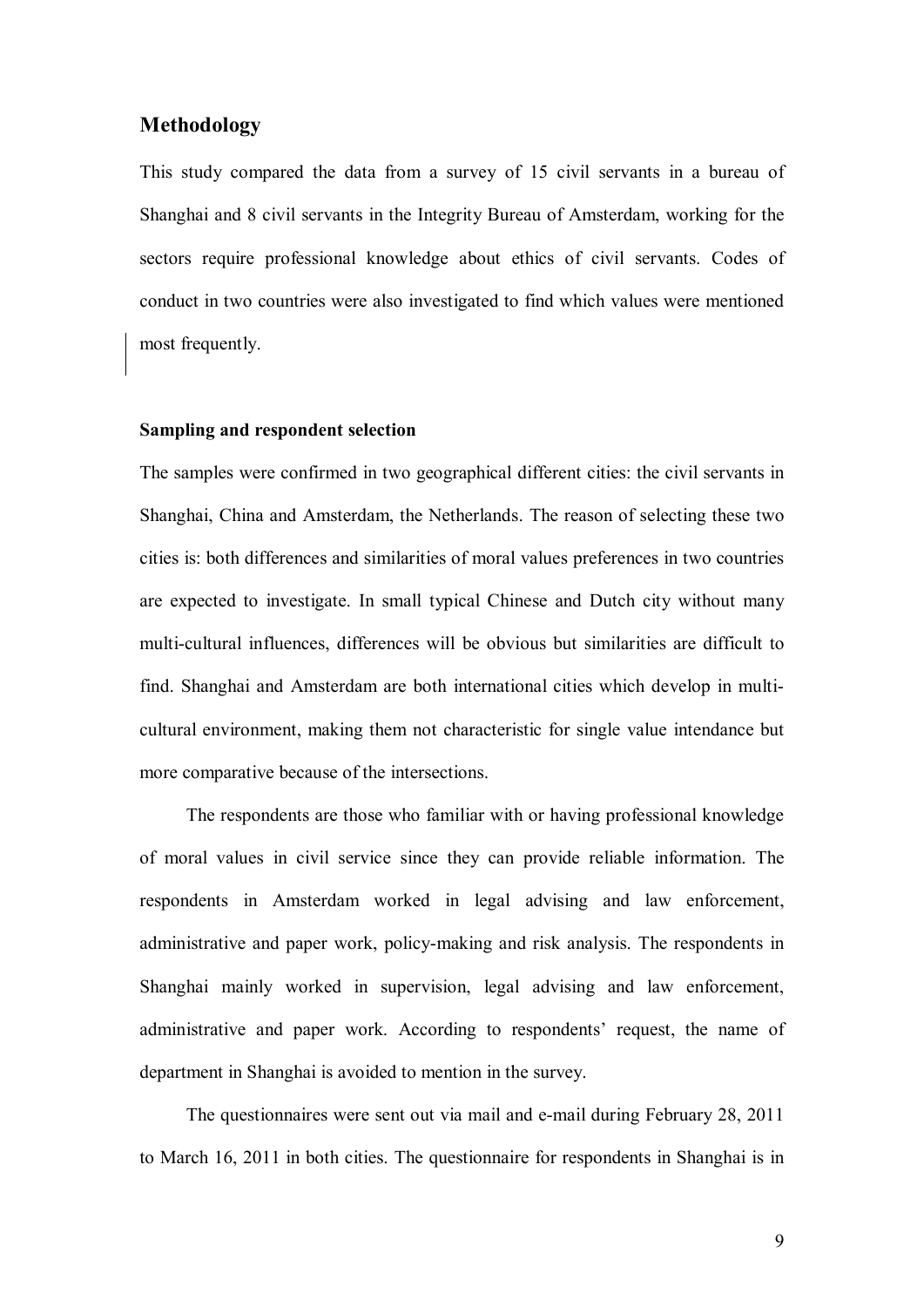Chinese and English while the questionnaire for Amsterdam is only in English. The response rate of questionnaire from Shanghai is 100% and 80% from Amsterdam.

#### **How to construct a value hierarchy**

The respondents were asked to rate and rank the values according to the importance of each value for being a good civil servant. Two steps were taken to establish the order of importance. First, respondents gave the score of each value to show its importance  $(10 = \text{very important}; 1 = \text{not important at all}),$  resulting in a mean  $(M)$  score for each value. Then the respondents were asked to rank the 5 most important values out of the list of 30 and order them from 1 to 5. The sum  $(\Sigma)$  of each value which multiplies the frequency with the ranking of the value makes up the final hierarchy.

## **Construction of a value set for the pilot study in Shanghai**

The value set for survey in Shanghai was based on Table 1. Clearly, in table 1 some related values have similar meanings, so it is not necessary to include all of them in the survey. The following statements explain which moral values are included and how to define them.

First of all, although Confucianism is unique to combine personal morals with governance, values of governance also exist in Taoism and Legalism. So besides Confucian values, Taoist values like Liberty, Harmony and Stability, and Legalist values like Lawfulness, Loyalty and Obedience were included as well.

Secondly, Chinese character usually contains more meanings than a responsive English word, so if a Confucian concept contains different values can not be replaced each other, they are all included. For example, the concept "yi" can be understood in different ways or with regard to different aspects. When we talk it in the public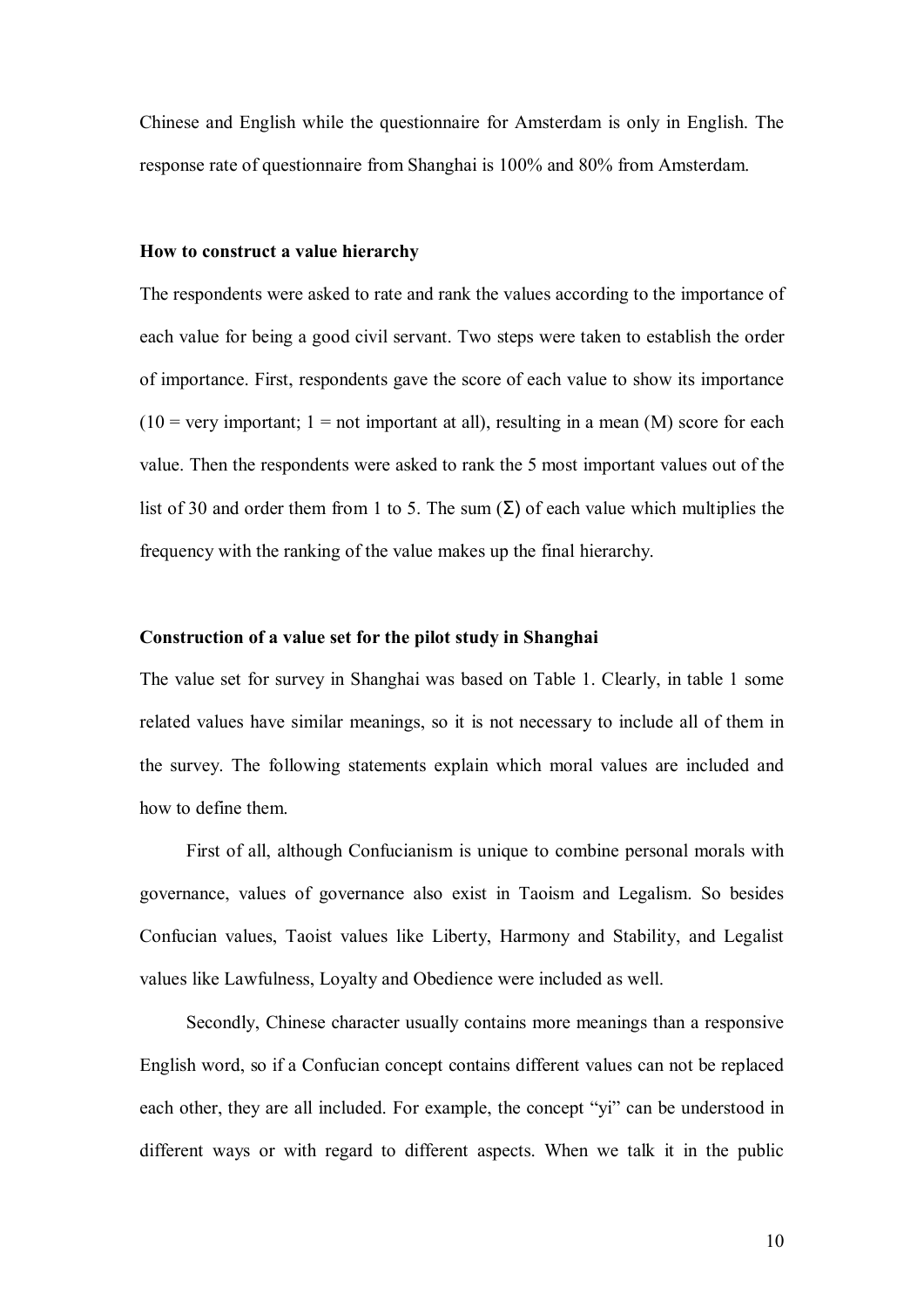society, it refers to social justice; when we talk in individual aspect, it concerns personal morality as righteousness and propriety.

Thirdly, some Confucian concept is general and can be translated into various English words but with similar meaning, then only one word was used to represent them, such as "ren". Humaneness expresses the core concern of ren, the values of benevolence, friendliness, kindness are partly contained in humaneness. As a result, only Humaneness is included but other values contained in the definition.

Fourthly, "filial piety" is a very important and typical Confucian value, but it is more relevant to morals in private life nowadays rather than in administration. The related values such as obedience and loyalty are included instead. The similar change happens on "wisdom", which is a Confucian word but replaced by "expertise".

Then, although "integrity" is used as translation of cheng-xin in Table 1, it is "not a separate value in the terminology" (Van der Wal 2008:62). However, unlike Van der Wal's analysis that honesty and impartiality partly characterize "integrity", the relevant values honesty and reliability are included here to describe the meanings of integrity separately. Honesty represents sincerity and truthfulness that are closely related in meaning, as well as faithfulness with the meaning of complying with promises. Reliability is included with the meaning of being trustworthy and dependable.

Finally, the definition of each value is based on its meaning in Confucian background: from both personal moral and governance perspectives. But some values also in value set for pilot survey in Amsterdam are defined not so "Confucian" but identical with the definitions in the set of organization values (Van der Wal 2008: 65) for the sake of comparison.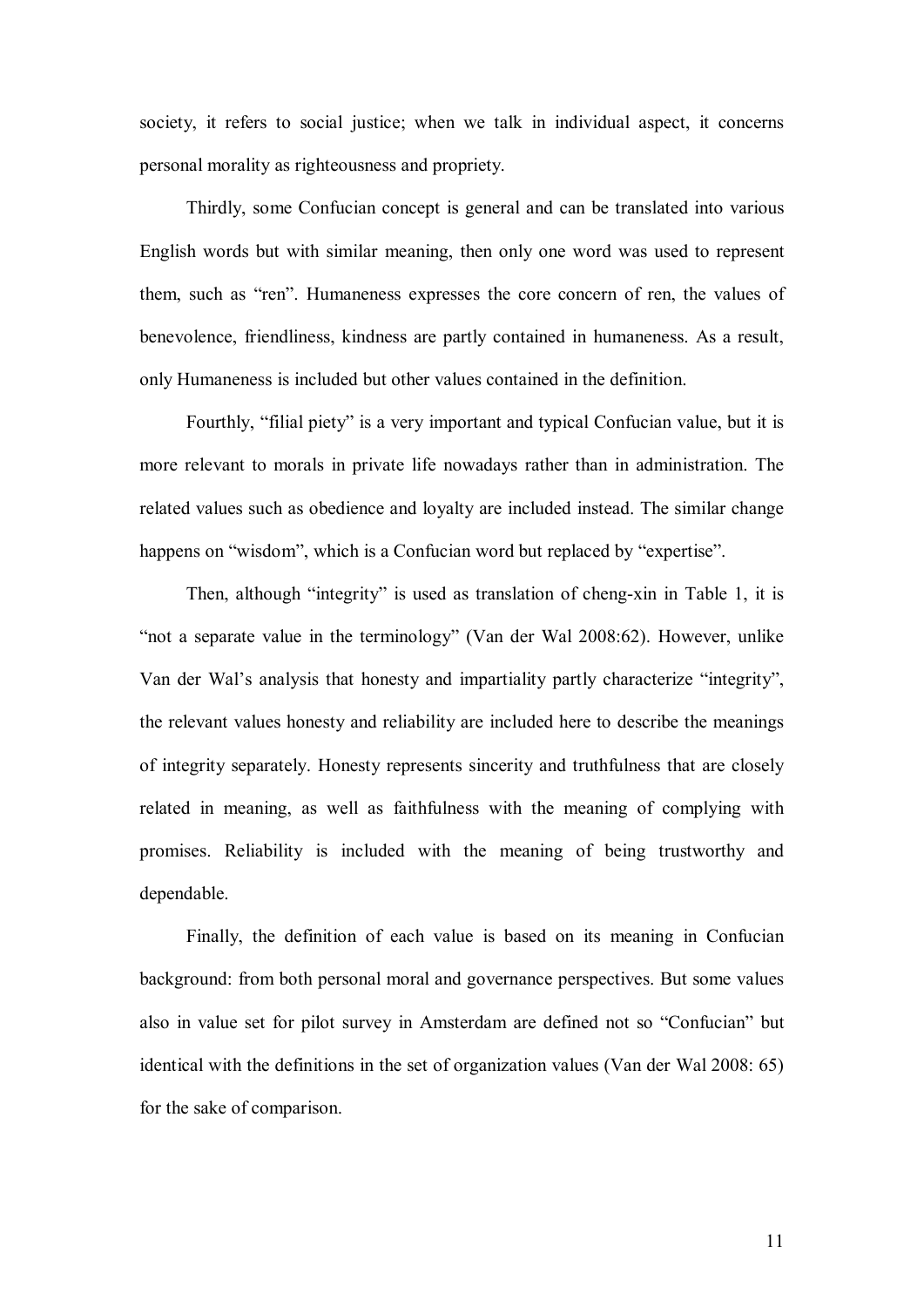Based on these statements, prominent values in Confucian context are shown in

alphabetical order with definitions in Table 2.

## **Table 2: Value set for pilot study in Shanghai**

| No.              | <b>Values</b>                                                                                                          |  |  |  |  |  |  |
|------------------|------------------------------------------------------------------------------------------------------------------------|--|--|--|--|--|--|
| $\mathbf{1}$     | Cautiousness: Act carefully and with the caution to avoid error or mistake.                                            |  |  |  |  |  |  |
| $\mathbf{2}$     | Courage: Act bravely to face danger and take risks to pursue what is right.                                            |  |  |  |  |  |  |
| $\overline{3}$   | Courteousness: Act politely with good manners and in accordance with social norms.                                     |  |  |  |  |  |  |
| $\overline{4}$   | Dedication: Act with diligence, enthusiasm and perseverance.                                                           |  |  |  |  |  |  |
| $\overline{5}$   | Diligence: Act with persistent effort to carry out tasks or duties.                                                    |  |  |  |  |  |  |
| 6                | Equality: Act identically and unbiased to the people who have identical rights.                                        |  |  |  |  |  |  |
| $\boldsymbol{7}$ | Expertise: Act with competence, skill and professional knowledge.                                                      |  |  |  |  |  |  |
| $8\,$            | Harmony: Act in a balanced way towards human and nature, keep interpersonal relationship and<br>society in good order. |  |  |  |  |  |  |
| $\overline{9}$   | Honesty: Act truthfully and comply with promises.                                                                      |  |  |  |  |  |  |
| $10\,$           | Humaneness: Act with kindness and benevolence to advance the interests and welfare of                                  |  |  |  |  |  |  |
|                  | humans.                                                                                                                |  |  |  |  |  |  |
| $\overline{11}$  | Humility: Act modestly without arrogance and submissively towards others.                                              |  |  |  |  |  |  |
| 12               | Incorruptibility: Act unprejudiced, unbiased by private interests.                                                     |  |  |  |  |  |  |
| 13               | Justice: Act consistently with what is morally right.                                                                  |  |  |  |  |  |  |
| 14               | Lawfulness: Act in accordance with existing laws and rules.                                                            |  |  |  |  |  |  |
| 15               | Liberty: Act to protect the individual's freedom to make their own choices without control or<br>interference.         |  |  |  |  |  |  |
| 16               | Loyalty: Act faithfully and with allegiance towards superiors or organizations.                                        |  |  |  |  |  |  |
| 17               | People-oriented: Act to achieve public interest in accordance with the common people's<br>concern.                     |  |  |  |  |  |  |
| 18               | Obedience: Act in compliance with the instructions and policies (of superiors and the<br>organization).                |  |  |  |  |  |  |
| 19               | Propriety: Act appropriately and in accordance with what is considered suitable to one's<br>identity.                  |  |  |  |  |  |  |
| 20               | Reliability: Act trustworthy and consistently towards relevant stakeholders.                                           |  |  |  |  |  |  |
| 21               | Respectfulness: Act with appreciation and consideration towards others, conduct without<br>violence or rudeness.       |  |  |  |  |  |  |
| 22               | Responsibility: Act willingly to take one's obligation and dutifully to make decision or<br>judgment.                  |  |  |  |  |  |  |
| 23               | Righteousness: Act frankly without guilt and adhering to what is morally upright as faith.                             |  |  |  |  |  |  |
| 24               | Self-fulfillment: Act to promote the (professional) development and well-being of oneself as a<br>civil servant.       |  |  |  |  |  |  |
| 25               | Selflessness: Act without self-concern or self-interest.                                                               |  |  |  |  |  |  |
| 26               | Self-reliance: Act independently based on ones own capabilities and judgment, free from<br>external constraints.       |  |  |  |  |  |  |
| $27\,$           | Serviceability: Act helpfully and offer quality and service towards citizens and customers.                            |  |  |  |  |  |  |
| $28\,$           | Stability: Act to achieve the steady society and avoid sudden changes.                                                 |  |  |  |  |  |  |
| 29               | Thrift: Act to use resources efficiently and economically without waste or extravagance.                               |  |  |  |  |  |  |
| 30               | Tolerance: Act with consideration in others' places to respect their rights, believes or practices.                    |  |  |  |  |  |  |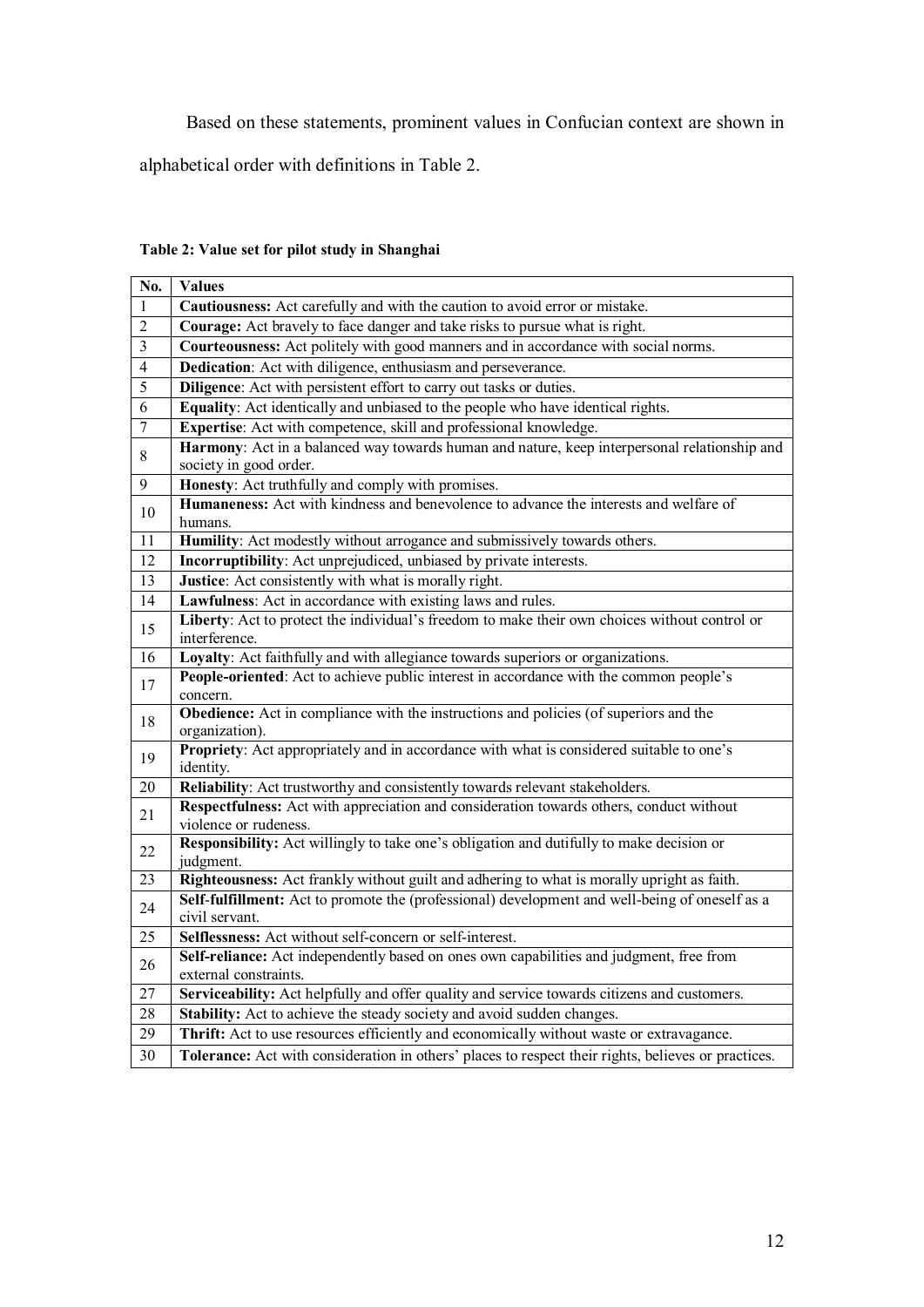## **Construct of a value set for pilot study in Amsterdam**

Thanks to Van der Wal's earlier research, the value list for pilot survey in Amsterdam was obtained directly from the results of his study. After reviewing seven relevant books on administrative ethics and on values, as well as 46 issues of "Public Integrity (1999-2003)" and the Public Administration Review (1999-2002), the 30 most frequently mentioned values were listed (shown in Table 3).

## **Table 3: Value set for pilot study in Amsterdam**

| No.             | <b>Values</b>                                                                                                                        |  |  |  |  |  |  |  |
|-----------------|--------------------------------------------------------------------------------------------------------------------------------------|--|--|--|--|--|--|--|
| 1               | Accountability: Act willingly to justify and explain actions to the relevant stakeholders                                            |  |  |  |  |  |  |  |
| $\sqrt{2}$      | Autonomy: Act independently with the right or freedom of self-governance from arbitrary control.                                     |  |  |  |  |  |  |  |
| $\overline{3}$  | Collegiality: Act loyally and show solidarity towards colleagues.                                                                    |  |  |  |  |  |  |  |
| $\overline{4}$  | Competitiveness: Act willingly to compete, improve or obtain the capability to offer goods/service<br>to the public and get support. |  |  |  |  |  |  |  |
| 5               | Cooperativeness: Act willingly to work with others and adjust differences to get agreement or<br>common purpose.                     |  |  |  |  |  |  |  |
| 6               | Courage: Act bravely to face danger and take risks to pursue what is right.                                                          |  |  |  |  |  |  |  |
| $\overline{7}$  | Dedication: Act with diligence, enthusiasm and perseverance.                                                                         |  |  |  |  |  |  |  |
| $8\,$           | Effectiveness: Act to achieve the desired results.                                                                                   |  |  |  |  |  |  |  |
| 9               | Efficiency: Act to achieve results with minimal means.                                                                               |  |  |  |  |  |  |  |
| $\overline{10}$ | Expertise: Act with competence, skill and knowledge.                                                                                 |  |  |  |  |  |  |  |
| 11              | Honesty: Act truthfully and comply with promises.                                                                                    |  |  |  |  |  |  |  |
| 12              | Humaneness: Act with kindness and benevolence to advance the interests and welfare of humans.                                        |  |  |  |  |  |  |  |
| 13              | Impartiality: Act unprejudiced, unbiased by specific group interests                                                                 |  |  |  |  |  |  |  |
| 14              | Innovativeness: Act with initiative and creativity (to invent or introduce new policies or products).                                |  |  |  |  |  |  |  |
| 15              | Incorruptibility: Act unprejudiced, unbiased by private interests.                                                                   |  |  |  |  |  |  |  |
| $\overline{16}$ | Lawfulness: Act in accordance with existing laws and rules.                                                                          |  |  |  |  |  |  |  |
| 17              | Loyalty: Act faithfully and with allegiance towards superiors or organizations.                                                      |  |  |  |  |  |  |  |
| 18              | Obedience: Act in compliance with the instructions and policies (of superiors and the<br>organization).                              |  |  |  |  |  |  |  |
| 19              | Profitability: Act to achieve gain (financial or other).                                                                             |  |  |  |  |  |  |  |
| $20\,$          | Prudence: Act carefully and wisely in accordance with sound judgment, perform appropriately at a<br>given time and place.            |  |  |  |  |  |  |  |
| 21              | Reliability: Act trustworthy and consistently towards relevant stakeholders.                                                         |  |  |  |  |  |  |  |
| 22              | Representativeness: Act as the delegate or agent to achieve the common concern or interest.                                          |  |  |  |  |  |  |  |
| $\overline{23}$ | Responsibility: Act willingly to take one's obligation and dutifully to make decision or judgment.                                   |  |  |  |  |  |  |  |
| 24              | Responsiveness: Act in accordance with the preference of citizens and customers.                                                     |  |  |  |  |  |  |  |
| 25              | Self-fulfillment: Act to promote the (professional) development and well-being of oneself as a<br>civil servant.                     |  |  |  |  |  |  |  |
| 26              | Serviceability: Act helpfully and offer quality and service towards citizens and customers.                                          |  |  |  |  |  |  |  |
| 27              | Social justice: Act out of commitment to a just society.                                                                             |  |  |  |  |  |  |  |
| 28              | Stability: Act to achieve a steady society and avoid sudden changes.                                                                 |  |  |  |  |  |  |  |
| 29              | Sustainability: Act out of commitment to nature and the environment.                                                                 |  |  |  |  |  |  |  |
| 30              | Transparency: Act openly, visibly and controllable.                                                                                  |  |  |  |  |  |  |  |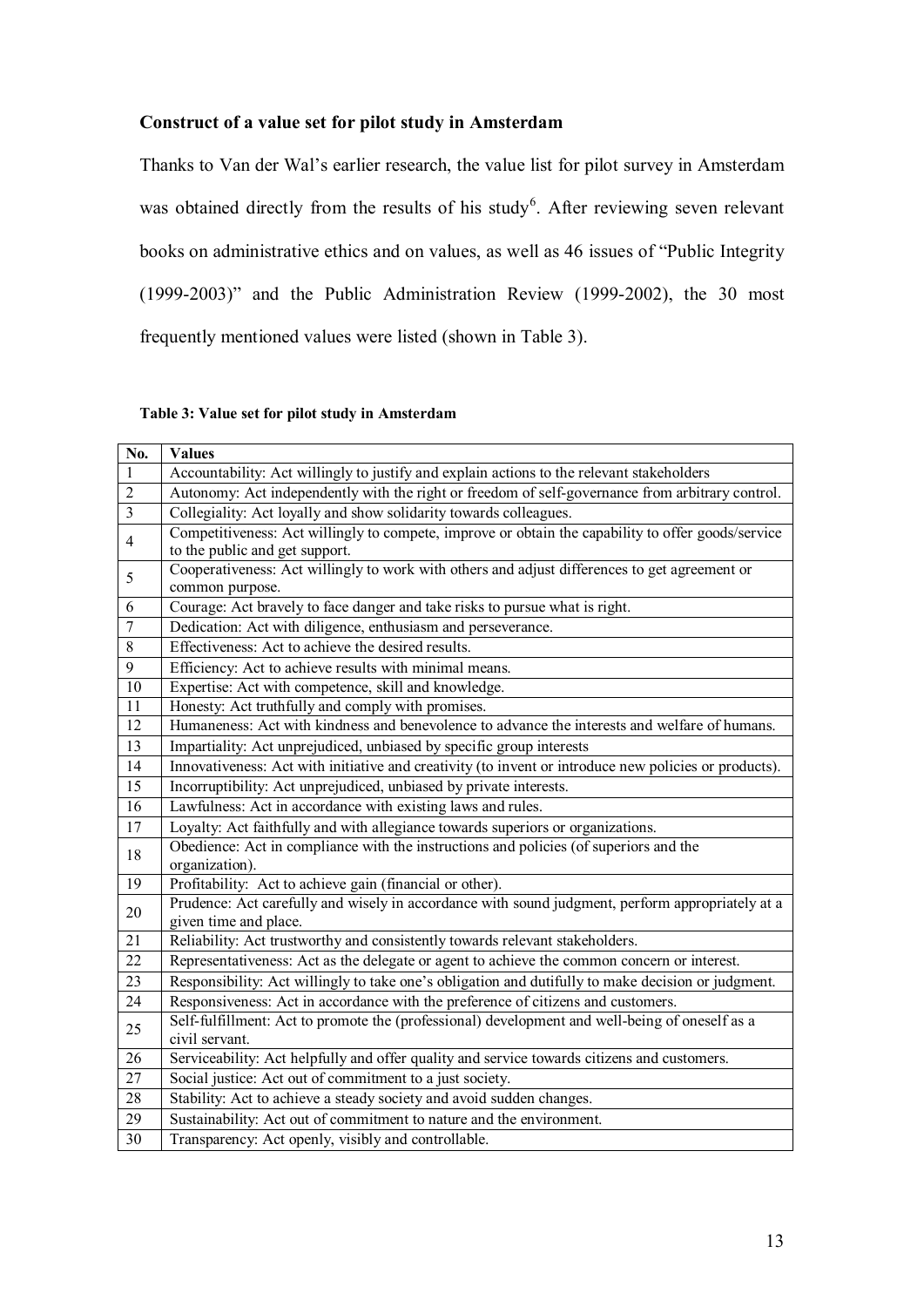Although it is not unthinkable that more similar exercises today would produce slightly different results, the review results are robust enough to serve as a basis for the survey here.

Because 20 out of 30 values were defined by Van der Wal, the definitions of these 20 were reproduced here. Some of the other values (e.g. humanness and loyalty) that appear also in Table 2 are identically defined in two tables. The remaining values have been defined with the use of a dictionary or other literature (e.g. de Graaf 2010).

# **Results**

The quantitative data show which values are more or less important for being a good civil servant in two cities, which are shared and which are unique for specific city.

## **Important and less important values for civil servants in Shanghai**

The survey results by civil servants in Shanghai were shown in Table 4, with 10 most important values in bold. Incorruptibility was the most important with the mean of 9.20 and the least one was Selflessness  $(4.79)$ . Incorruptibility was also ranked 1<sup>st</sup> and 12 values were never considered as top 5 important values by any respondent.

The respondents gave a score from 1(not important at all) to 10 (very important) to describe the importance of each value, which resulted in the order of ratings. Respondents were not "forced" to choose limited number of values, so the rating implies all the values might receive high scores (Van der Wal 2008). Different values might get same scores, but it did not mean they would be same important when the respondents are forced to choose one from them, e.g. Equality, Honesty and Reliability rated the same (7.60) but they were not equally important when they were compared and ranked. That is also why we need the rankings of all values.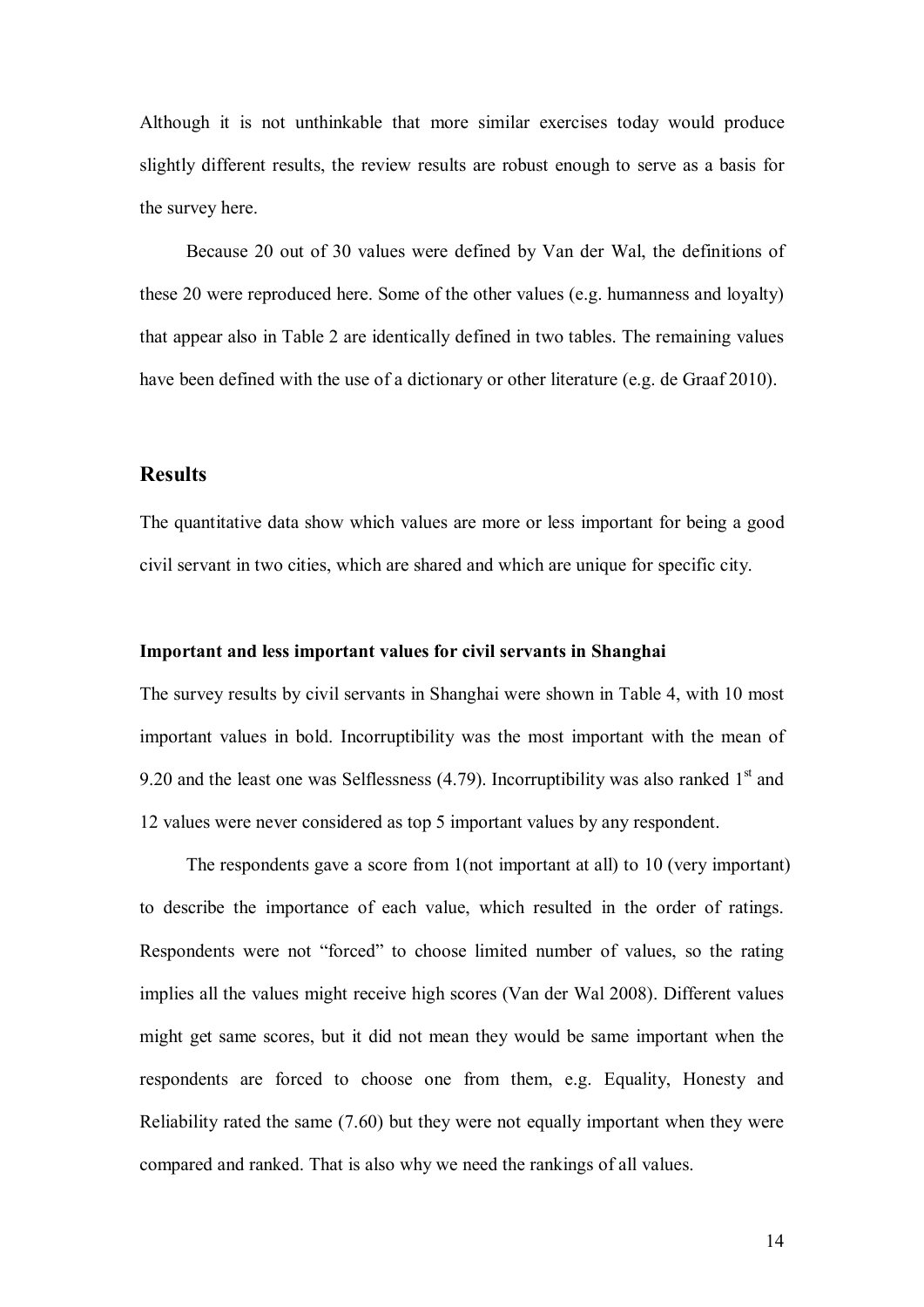The respondents also ranked 5 most important values by order from 1 (the first most important moral value) to 5 (the fifth most important moral value) after they gave the score to each value. N (frequency of being chosen as one of 5 most important values) and M (mean) are shown in right part of Table 4 as well.

| <b>Value ratings</b>    |                       |      |      |                         | <b>Value rankings</b> |                     |                         |                  |  |  |
|-------------------------|-----------------------|------|------|-------------------------|-----------------------|---------------------|-------------------------|------------------|--|--|
|                         | Value                 | M    | SD   |                         | Value                 | $\overline{\Sigma}$ | N                       | M                |  |  |
| $\mathbf{1}$            | Incorruptibility      | 9,20 | 1,42 | $\mathbf{1}$            | Incorruptibility      | 31                  | 9                       | 3,44             |  |  |
| $\overline{\mathbf{c}}$ | <b>Lawfulness</b>     | 8,53 | 1,51 | $\mathbf{2}$            | <b>Lawfulness</b>     | 28                  | 8                       | 3,50             |  |  |
| 3                       | <b>Righteousness</b>  | 8,53 | 1,46 | 3                       | Loyalty               | 23                  | 6                       | 3,83             |  |  |
| $\overline{\mathbf{4}}$ | <b>Justice</b>        | 8,30 | 2,33 | $\overline{\mathbf{4}}$ | People-oriented       | 19                  | 5                       | 3,80             |  |  |
| 5                       | <b>Responsibility</b> | 8,30 | 1,25 | 5                       | <b>Justice</b>        | 17                  | 5                       | 3,40             |  |  |
| 6                       | People-oriented       | 8,20 | 1,78 | 6                       | <b>Righteousness</b>  | 14                  | 5                       | 2,80             |  |  |
| 7                       | <b>Expertise</b>      | 8,10 | 1,63 | 7                       | <b>Expertise</b>      | 13                  | $\overline{\mathbf{4}}$ | 3,25             |  |  |
| 8                       | Loyalty               | 7,63 | 2,22 | 8                       | <b>Obedience</b>      | 13                  | 5                       | 2,60             |  |  |
| 9                       | <b>Equality</b>       | 7,60 | 2,23 | 9                       | <b>Diligence</b>      | 11                  | $\overline{\mathbf{3}}$ | 3,67             |  |  |
| 10                      | <b>Honesty</b>        | 7,60 | 2,67 | 10                      | <b>Honesty</b>        | 8                   | $\overline{\mathbf{3}}$ | 2,67             |  |  |
| 11                      | <b>Reliability</b>    | 7,60 | 1,96 | 11                      | <b>Reliability</b>    | 8                   | $\overline{4}$          | 2,00             |  |  |
| 12                      | <b>Obedience</b>      | 7,47 | 2,56 | 12                      | <b>Responsibility</b> | 8                   | $\overline{4}$          | 2,00             |  |  |
| 13                      | <b>Respectfulness</b> | 7,33 | 1,50 | 13                      | <b>Dedication</b>     | 6                   | $\overline{2}$          | 3,00             |  |  |
| 14                      | <b>Serviceability</b> | 7,23 | 2,04 | 14                      | Humility              | 4                   | $\mathbf{1}$            | 4,00             |  |  |
| 15                      | Propriety             | 7,14 | 1,51 | 15                      | Propriety             | $\overline{c}$      | $\overline{2}$          | 1,00             |  |  |
| 16                      | Diligence             | 7,10 | 2,07 | 16                      | Respectfulness        | $\overline{c}$      | $\mathbf{1}$            | 2,00             |  |  |
| 17                      | Thrift                | 7,07 | 1,62 | 17                      | Self-fulfillment      | $\overline{c}$      | $\overline{c}$          | 1,00             |  |  |
| 18                      | Tolerance             | 7,07 | 1,62 | 18                      | Courage               | $\mathbf{1}$        | $\mathbf{1}$            | 1,00             |  |  |
| 19                      | Cautiousness          | 7,00 | 2,07 | 19                      | Cautiousness          | $\overline{0}$      | $\overline{0}$          | $\theta$         |  |  |
| 20                      | Humaneness            | 6,97 | 2,16 | 20                      | Courteousness         | $\boldsymbol{0}$    | $\overline{0}$          | $\boldsymbol{0}$ |  |  |
| 21                      | Dedication            | 6,87 | 2,59 | 21                      | Equality              | $\theta$            | $\overline{0}$          | $\mathbf{0}$     |  |  |
| 22                      | Self-fulfillment      | 6,80 | 2,40 | 22                      | Harmony               | $\theta$            | $\theta$                | $\mathbf{0}$     |  |  |
| 23                      | Humility              | 6,71 | 2,70 | 23                      | Humaneness            | $\boldsymbol{0}$    | $\mathbf{0}$            | $\mathbf{0}$     |  |  |
| 24                      | Courteousness         | 6,67 | 1,84 | 24                      | Liberty               | $\theta$            | $\mathbf{0}$            | $\mathbf{0}$     |  |  |
| 25                      | Harmony               | 6,67 | 2,41 | 25                      | Selflessness          | $\theta$            | $\mathbf{0}$            | $\mathbf{0}$     |  |  |
| 26                      | Stability             | 6,63 | 1,93 | 26                      | Self-reliance         | $\theta$            | $\overline{0}$          | $\mathbf{0}$     |  |  |
| 27                      | Courage               | 6,47 | 2,36 | 27                      | Serviceability        | $\theta$            | $\overline{0}$          | $\mathbf{0}$     |  |  |
| 28                      | Self-reliance         | 6,00 | 1,96 | 28                      | Stability             | $\theta$            | $\overline{0}$          | $\mathbf{0}$     |  |  |
| 29                      | Liberty               | 5,97 | 2,00 | 29                      | Thrift                | $\theta$            | $\theta$                | $\boldsymbol{0}$ |  |  |
| 30                      | Selflessness          | 4,79 | 2,49 | 30                      | Tolerance             | $\theta$            | $\mathbf{0}$            | $\theta$         |  |  |

**Table 4: Mean of value ratings and results of value rankings by civil servants in Shanghai (n=15)** 

The order depended on the sum  $(\Sigma)$  but not on the mean as was the case for the ratings, because N was different for each value here and the sum could reflect the influences of both N and M ( $M = \Sigma/N$ ). For example, the mean of Humility was 4.00, which was higher than Reliability (2.00), but it didn't imply Humility was more important. Because only 1 respondent ranked it and there were 4 ranked Reliability,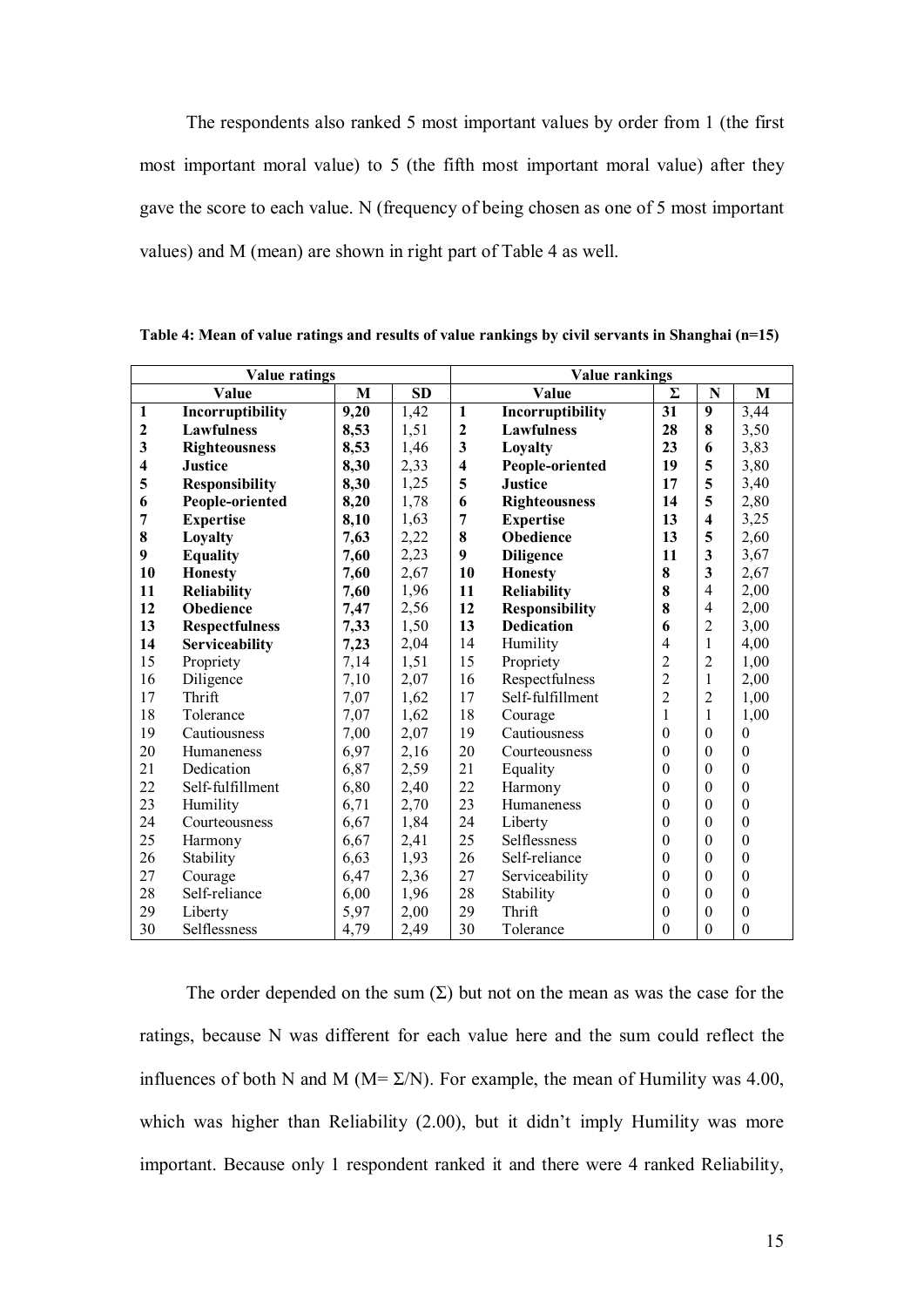the sum of Reliability (8) was higher than Humility (4). Arguably, a higher N did not point at a higher importance.

Interestingly, the rating results showed a big leap between Incorruptibility (9.20) and Lawfulness (8.53). It implied that Incorruptibility generally received much higher scores than Lawfulness or any other value. Compare the results by ranking to means of rating, there were minor changes. Equality, Respectfulness and Serviceability rated  $9<sup>th</sup>$ ,  $13<sup>th</sup>$  and  $14<sup>th</sup>$ , but not ranked in top 10, particularly no respondent ranked Equality or Serviceability as one of 5 most important moral values. Diligence and Dedication ranked  $9<sup>th</sup>$  and  $13<sup>th</sup>$ , but rated  $16<sup>th</sup>$  and  $21<sup>st</sup>$  which out of top 10. This confirms what discussed before: the values with high scores probably not ranked highly. Except positions changes of Responsibility (rated  $5<sup>th</sup>$  and ranked  $12<sup>th</sup>$ ) and Loyalty (rated  $8<sup>th</sup>$ and ranked  $3<sup>rd</sup>$ , other values were almost in the same positions.

Both the ratings and rankings confirmed that Confucian moral thought was considered more influential than values of other schools, e.g. Taoist values of liberty (rated  $29^{th}$  and ranked  $24^{th}$ ), stability (rated  $26^{th}$  and ranked  $28^{th}$ ) and harmony (rated  $25<sup>th</sup>$  and ranked  $22<sup>nd</sup>$ ).

It is worth mentioning that lawfulness surprisingly rated and ranked  $2<sup>nd</sup>$ , which was seemly not accordance with Confucian tradition. However, when we think of the role that rules, procedures and regulations play in Chinese administration, the prominent position of lawfulness does not come as a surprise. "Rule of law" and "Rule of morality" have worked as two basic strategies to run state affaire since 2001. In this procedure, the force of law and the power of morals were declared to combine together for a stable state. Laws have force to protect social order and individual's legal rights, while morals can gradually and inherently influence individuals to form proper values and behavior. "Rule of law" and "Rule of morality" are considered two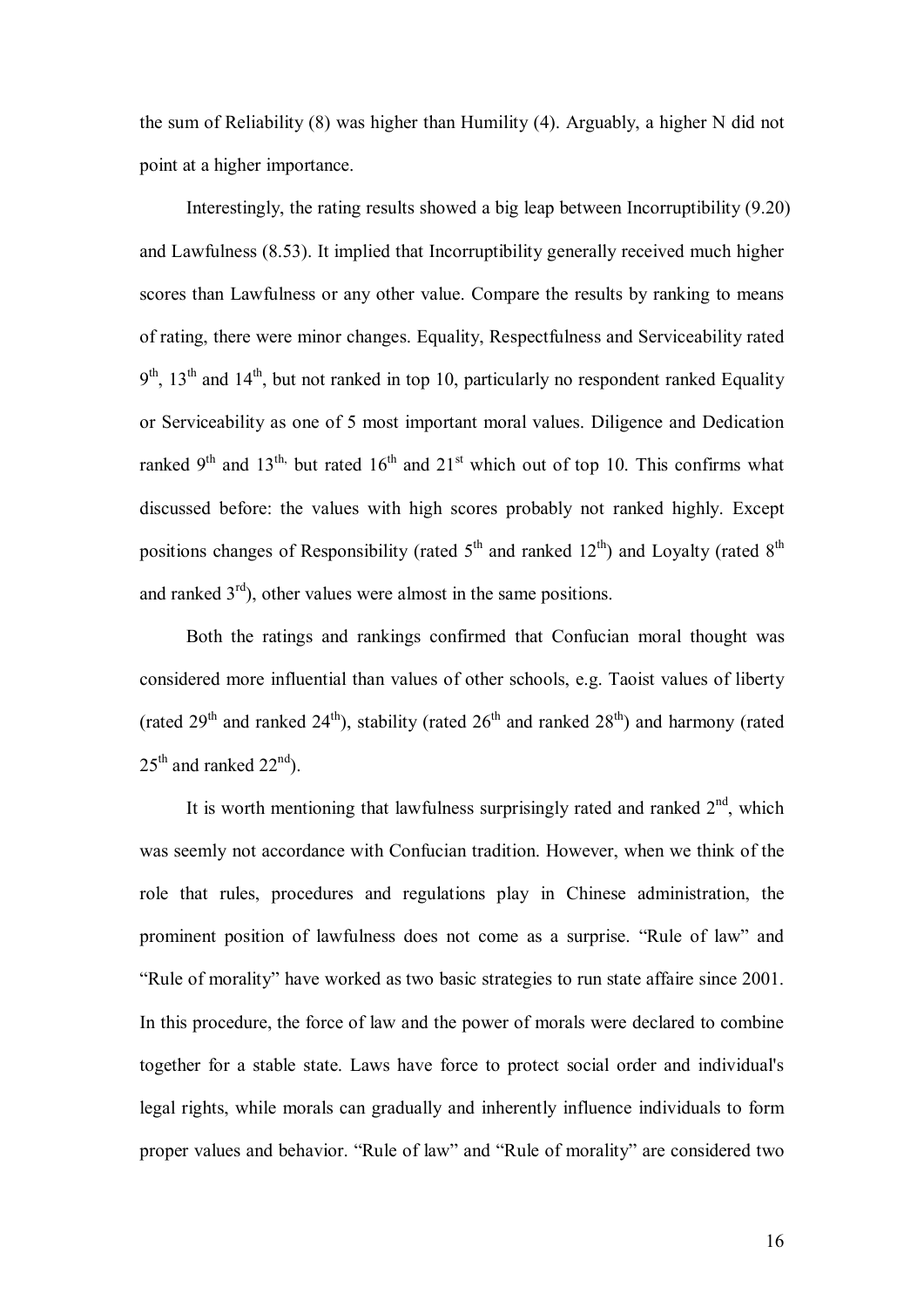different ways to achieve the same goal – society's development – and should be treated equally like a "bird's two wings" (Zheng 2009: 185). "Rule of law", it has been argued, has recently even been a more fundamental approach or perspective than "Rule of morality" (Wei 2010; Guo 2008). The conscious of lawfulness is increasingly stronger during the balance of "Rule of morality" and "Rule of law". That exactly explains why Lawfulness rated and ranked highly in this survey.

## **Important moral values for civil servants in Amsterdam**

The survey results by civil servants in Amsterdam are shown in Table 5.

| <b>Value rankings</b>   |                       |      |           |                         | <b>Value rankings</b> |                         |                         |                  |  |  |
|-------------------------|-----------------------|------|-----------|-------------------------|-----------------------|-------------------------|-------------------------|------------------|--|--|
|                         | <b>Value</b>          | M    | <b>SD</b> |                         | Value                 | $\Sigma$                | $\mathbf N$             | $\bf{M}$         |  |  |
| $\mathbf{1}$            | Incorruptibility      | 9,00 | 1,07      | $\mathbf{1}$            | Transparency          | 26                      | 6                       | 4,33             |  |  |
| $\overline{2}$          | Transparency          | 8,88 | 1,36      | $\overline{2}$          | <b>Reliability</b>    | 16                      | 5                       | 3,20             |  |  |
| 3                       | <b>Honesty</b>        | 8,75 | 1,14      | 3                       | Incorruptibility      | 15                      | 6                       | 2,50             |  |  |
| $\overline{\mathbf{4}}$ | Impartiality          | 8,63 | 1,14      | $\overline{\mathbf{4}}$ | Impartiality          | 10                      | 3                       | 3,33             |  |  |
| 5                       | <b>Reliability</b>    | 8,50 | 1,14      | 5                       | <b>Accountability</b> | 9                       | $\overline{4}$          | 2,25             |  |  |
| 6                       | <b>Accountability</b> | 8,14 | 1,41      | 6                       | <b>Social justice</b> | 9                       | $\overline{2}$          | 4,50             |  |  |
| 7                       | <b>Expertise</b>      | 8,13 | 0,64      | 7                       | <b>Responsibility</b> | 7                       | $\overline{2}$          | 3,50             |  |  |
| 8                       | Social justice        | 8,13 | 1,10      | 8                       | <b>Honesty</b>        | 6                       | $\overline{\mathbf{3}}$ | 2,00             |  |  |
| 9                       | Courage               | 7,88 | 1,30      | 9                       | Prudence              | 5                       | $\mathbf{1}$            | 5,00             |  |  |
| 10                      | <b>Lawfulness</b>     | 7,88 | 0,64      | 10                      | <b>Humaneness</b>     | $\overline{\mathbf{4}}$ | $\mathbf{1}$            | 4,00             |  |  |
| 11                      | <b>Responsibility</b> | 7,88 | 0,99      | 11                      | <b>Responsiveness</b> | $\overline{\mathbf{4}}$ | $\overline{c}$          | 2,00             |  |  |
| 12                      | <b>Effectiveness</b>  | 7,75 | 1,00      | 12                      | Competitiveness       | 3                       | $\mathbf{1}$            | 3,00             |  |  |
| 13                      | Prudence              | 7,75 | 0,45      | 13                      | Courage               | $\overline{\mathbf{3}}$ | $\overline{2}$          | 1,50             |  |  |
| 14                      | <b>Responsiveness</b> | 7,63 | 1,48      | 14                      | Effectiveness         | $\overline{2}$          | $\mathbf{1}$            | 2,00             |  |  |
| 15                      | Serviceability        | 7,50 | 0,89      | 15                      | Serviceability        | 1                       | $\mathbf{1}$            | 1,00             |  |  |
| 16                      | Humaneness            | 7,38 | 1,19      | 16                      | Autonomy              | $\overline{0}$          | $\mathbf{0}$            | $\Omega$         |  |  |
| 17                      | Dedication            | 7,25 | 0,89      | 17                      | Collegiality          | $\mathbf{0}$            | $\overline{0}$          | $\theta$         |  |  |
| 18                      | Efficiency            | 7,25 | 1,28      | 18                      | Cooperativeness       | $\mathbf{0}$            | $\overline{0}$          | $\boldsymbol{0}$ |  |  |
| 19                      | Innovativeness        | 7,25 | 1,52      | 19                      | Dedication            | $\mathbf{0}$            | $\mathbf{0}$            | $\mathbf{0}$     |  |  |
| 20                      | Representativeness    | 7,25 | 0,89      | 20                      | Efficiency            | $\mathbf{0}$            | $\mathbf{0}$            | $\boldsymbol{0}$ |  |  |
| 21                      | Collegiality          | 7,13 | 0,83      | 21                      | Expertise             | $\mathbf{0}$            | $\overline{0}$          | $\mathbf{0}$     |  |  |
| 22                      | Cooperativeness       | 7,00 | 1,10      | 22                      | Innovativeness        | $\overline{0}$          | $\Omega$                | $\mathbf{0}$     |  |  |
| 23                      | Competitiveness       | 6,75 | 2,05      | 23                      | Lawfulness            | $\mathbf{0}$            | $\overline{0}$          | $\boldsymbol{0}$ |  |  |
| 24                      | Obedience             | 6,75 | 0,84      | 24                      | Loyalty               | $\mathbf{0}$            | $\overline{0}$          | $\mathbf{0}$     |  |  |
| 25                      | Loyalty               | 6,50 | 1,31      | 25                      | Obedience             | $\overline{0}$          | $\mathbf{0}$            | $\mathbf{0}$     |  |  |
| 26                      | Sustainability        | 6,38 | 2,45      | 26                      | Profitability         | $\theta$                | $\theta$                | $\boldsymbol{0}$ |  |  |
| 27                      | Self-fulfillment      | 5,88 | 2,23      | 27                      | Representativeness    | $\mathbf{0}$            | $\Omega$                | $\mathbf{0}$     |  |  |
| 28                      | Autonomy              | 5,86 | 1,86      | 28                      | Self-fulfillment      | $\boldsymbol{0}$        | $\mathbf{0}$            | $\boldsymbol{0}$ |  |  |
| 29                      | Stability             | 5,75 | 2,19      | 29                      | Stability             | $\theta$                | $\theta$                | $\boldsymbol{0}$ |  |  |
| 30                      | Profitability         | 4,63 | 2,70      | 30                      | Sustainability        | $\mathbf{0}$            | $\overline{0}$          | $\mathbf{0}$     |  |  |

**Table 5: Mean of value ratings and results of value rankings by civil servants in Amsterdam (n=8)**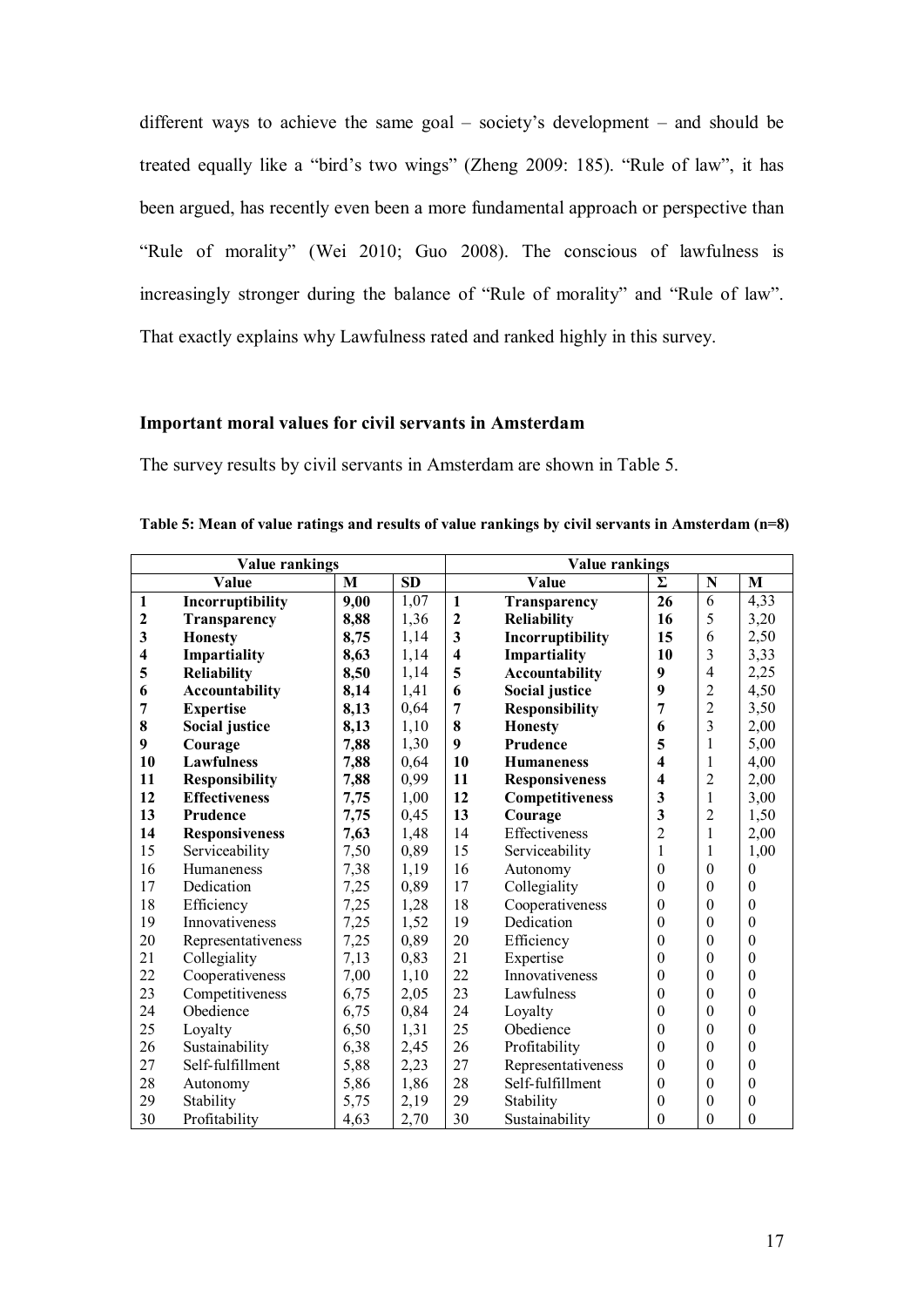The respondents rated 30 values by describing the importance of each value from 1 (not important at all) to 10 (very important), independent of one another. The Table shows the most important value for civil servants in Amsterdam is incorruptibility. and the least important one is profitability.

Transparency was ranked  $1<sup>st</sup>$ , and 15 values were never mentioned as top 5 important values by any respondent. Interestingly, competitiveness ranked  $12<sup>th</sup>$  but rated only  $23^{\text{rd}}$ , and humaneness ranked in the top 10 but is rated slightly lower (16<sup>th</sup>). Expertise and Lawfulness received high scores (rated in  $7<sup>th</sup>$  and  $10<sup>th</sup>$ ), but surprisingly no respondent ranked any of them as one of five most important values.

When the data is compared to research results of earlier studies, the most and least important values by rating (incorruptibility and profitability) are the same with previous ratings showed by Van der Wal (2008: 70). The comparison of results by ranking revealed that honesty  $(8<sup>th</sup>)$  and transparency  $(1<sup>st</sup>)$  ranked higher than before (13<sup>th</sup> and 9<sup>th</sup>), but lawfulness and expertise fell to 23<sup>rd</sup> and 21<sup>st</sup> from earlier 2<sup>nd</sup> and 4<sup>th</sup>.

It is necessary to remind that the results in this survey were obtained from only 15 respondents in Shanghai and 8 respondents in Amsterdam. It does not contain the same validity as earlier surveys that involved hundreds of respondents.

#### **Similarities and differences between Chinese and Dutch civil servants**

Values that are rated among the 10 most important in both cities and can be considered 'shared values' are: Incorruptibility, Honesty, Reliability, (Social) Justice, Expertise, Social justice, Lawfulness and Responsibility. Values that are ranked among the 10 most important in both cities and can be considered 'shared values' are: Incorruptibility, (Social) Justice, Expertise, Honesty,

Reliability and Responsibility. Competitiveness, and Humaneness.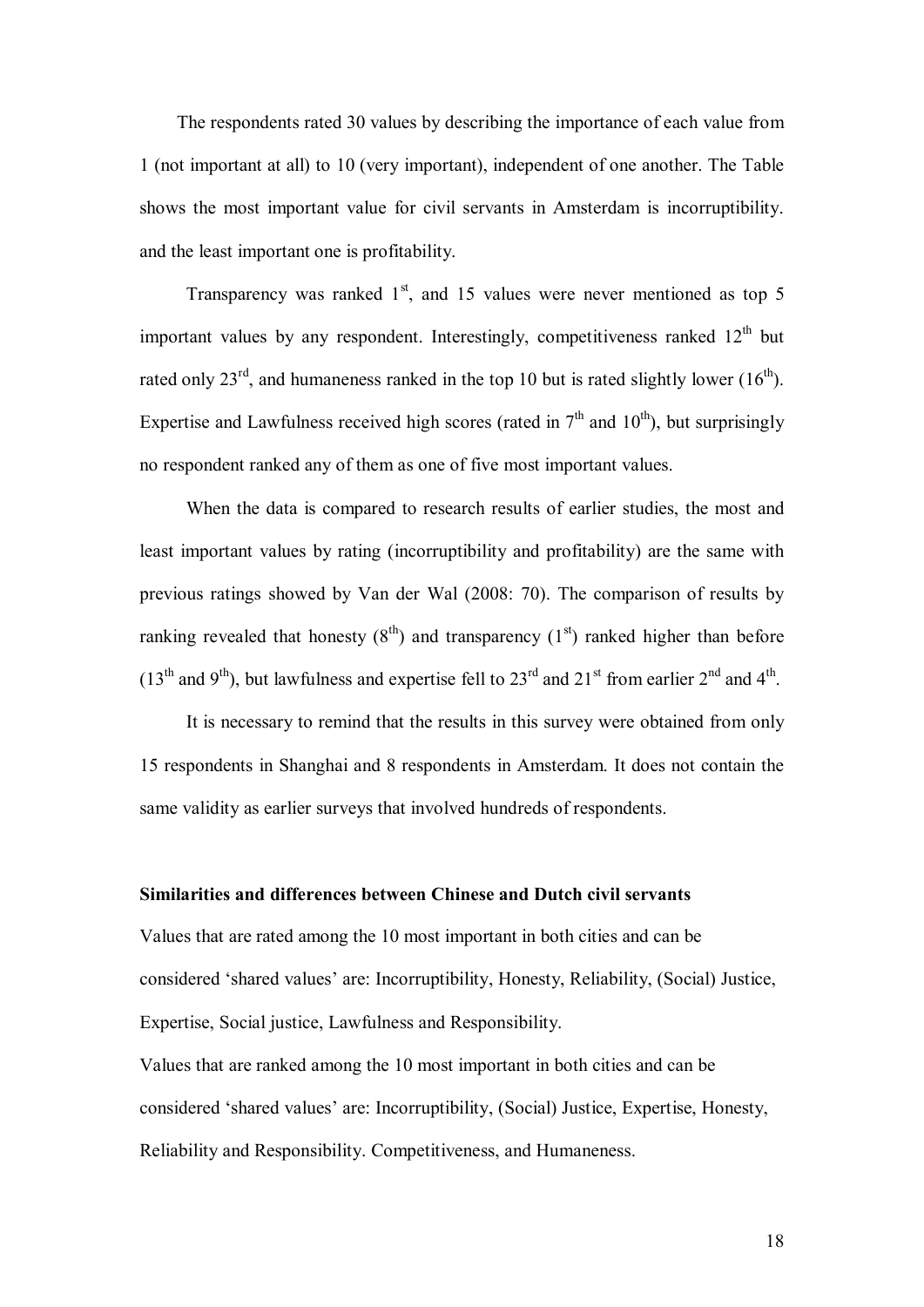Tables 4 and 5 show the main differences and similarities, but we mention a few interesting contrasts here. Civil servants in Shanghai both rated and ranked highly obedience and loyalty while they rated and ranked in  $24<sup>th</sup>$  and  $25<sup>th</sup>$  by respondents in Amsterdam, a classical reflection of both administrative and societal cultures. On another note, as we mentioned before, expertise and lawfulness dropped dramatically when comparing ratings ( $7<sup>th</sup>$  and  $10<sup>th</sup>$ ) and rankings ( $21<sup>st</sup>$  and  $23<sup>rd</sup>$ ) in Amsterdam, but both of them rated and ranked exactly similar in Shanghai (lawfulness rated and ranked both  $2<sup>nd</sup>$  and expertise rated and ranked both  $7<sup>th</sup>$ ).

# **The core values in codes of conduct**

Codes of conduct usually offer criteria to judge what government employees should do and what should not do, so the codes of conducts for civil service can reveal what an "ideal" civil servant should be like.

| <b>Position</b>          | <b>Core values</b> | <b>Percentage of codes</b><br>in which value is<br>listed $(n=26)$ |
|--------------------------|--------------------|--------------------------------------------------------------------|
| 1                        | Lawfulness         | 92.3                                                               |
| $\overline{\mathbf{c}}$  | Innovativeness     | 88,5                                                               |
| $\overline{\mathbf{3}}$  | People-oriented    | 88,5                                                               |
| $\overline{\mathcal{L}}$ | Diligence          | 84,6                                                               |
| 5                        | Efficiency         | 84,6                                                               |
| 6                        | Incorruptibility   | 80,8                                                               |
| 7                        | Propriety          | 80.8                                                               |
| 8                        | Loyalty            | 76,9                                                               |
| 9                        | Cooperativeness    | 73,1                                                               |
| 10                       | Responsibility     | 73,1                                                               |
| 11                       | Serviceability     | 73,1                                                               |
| 12                       | Honesty            | 61,5                                                               |
| 13                       | Reliability        | 61,5                                                               |
| 14                       | Righteousness      | 61,5                                                               |
| 15                       | Justice            | 53,8                                                               |
| 16                       | Courteousness      | 50,0                                                               |
| 17                       | Pragmaticalness    | 50,0                                                               |
| 18                       | Expertise          | 46,2                                                               |
| 19                       | Thrift             | 46,2                                                               |

**Table 6: Listed Values in Chinese governmental codes of conducts**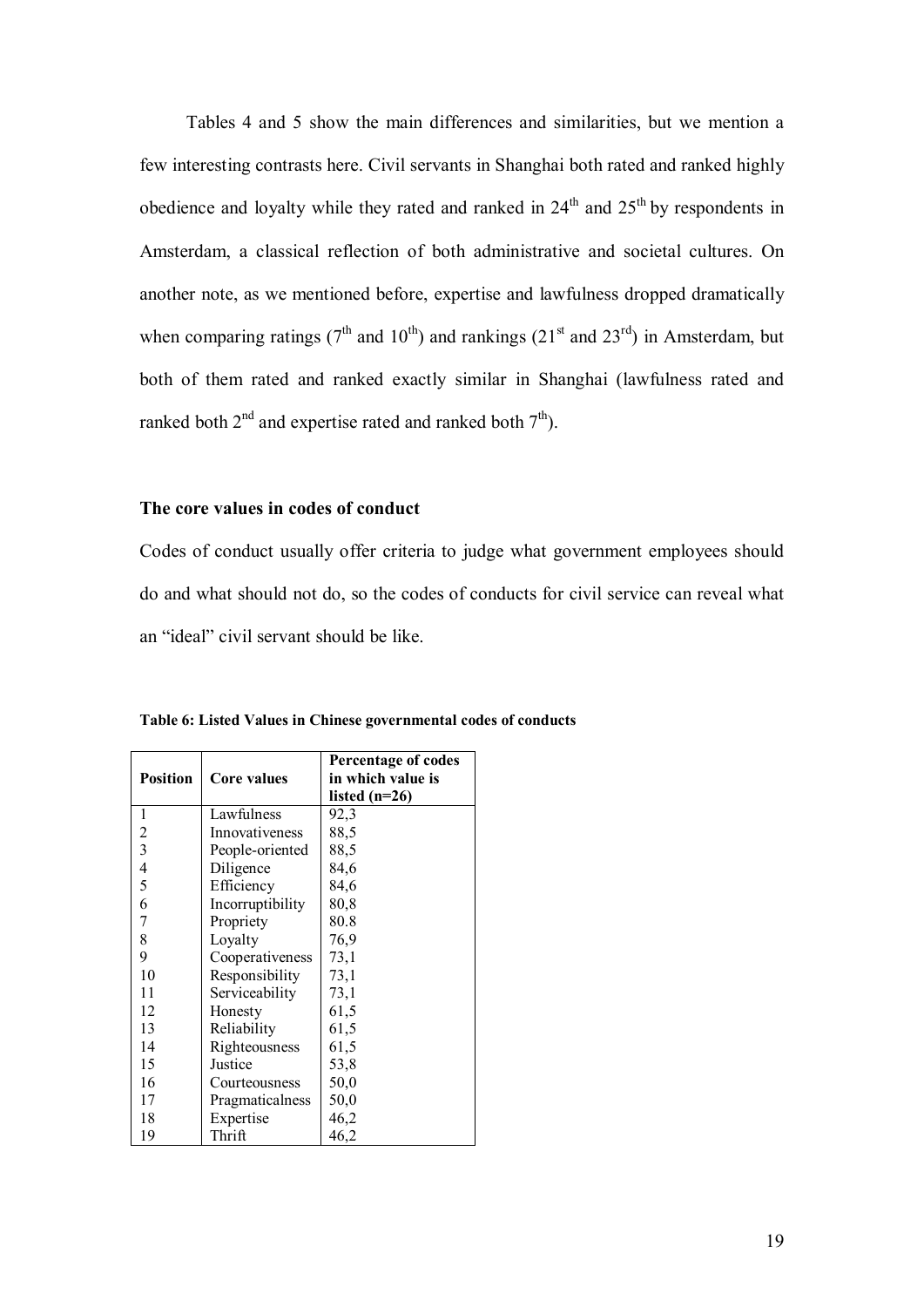As Rutgers (2008: 97) mentioned, "the most frequently referred to values" is also a way to create order of values. So as an addition to the results of the pilot survey, the percentages of codes mentioning different values also indicate the most important values for being a good civil servant.

We reviewed two state codes, ten provincial codes and fourteen municipal codes in Chinese governments.<sup>[7](#page-30-0)</sup> Table 6 shows most frequently mentioned values by the percentage of codes in which the value was listed.

The results of core values in Dutch public sector codes of conduct are basically from earlier research results, e.g. Ethicon  $(2003)^8$  $(2003)^8$  and data published by OECD (Organization for Economic Cooperation and Development) in  $2000^9$  $2000^9$ .

In order to keep consistent with the values used in pilot survey, some values in Ethicon's results and OECD publication were replaced: Integrity is often used instead of the closely related "incorruptibility" (Van der Wal 2008: 69), so Integrity is separately contained in Honesty and Incorruptibility here; Trustworthiness and Credibility are contained in Honesty and Reliability; Prudence contains Carefulness; Professionalism can be expressed by Expertise. Legality is quite similar to lawfulness.

| <b>Values</b>         |
|-----------------------|
| Efficiency            |
| Equality              |
| Expertise             |
| Functionality         |
| Honesty               |
| Impartiality          |
| Incorruptibility      |
| Independence          |
| Justice               |
| Lawfulness            |
| Prudence              |
| Reliability           |
| Responsibility        |
| Restraint             |
| Transparency/openness |

#### **Table 7 Core values in Dutch/European codes of conduct**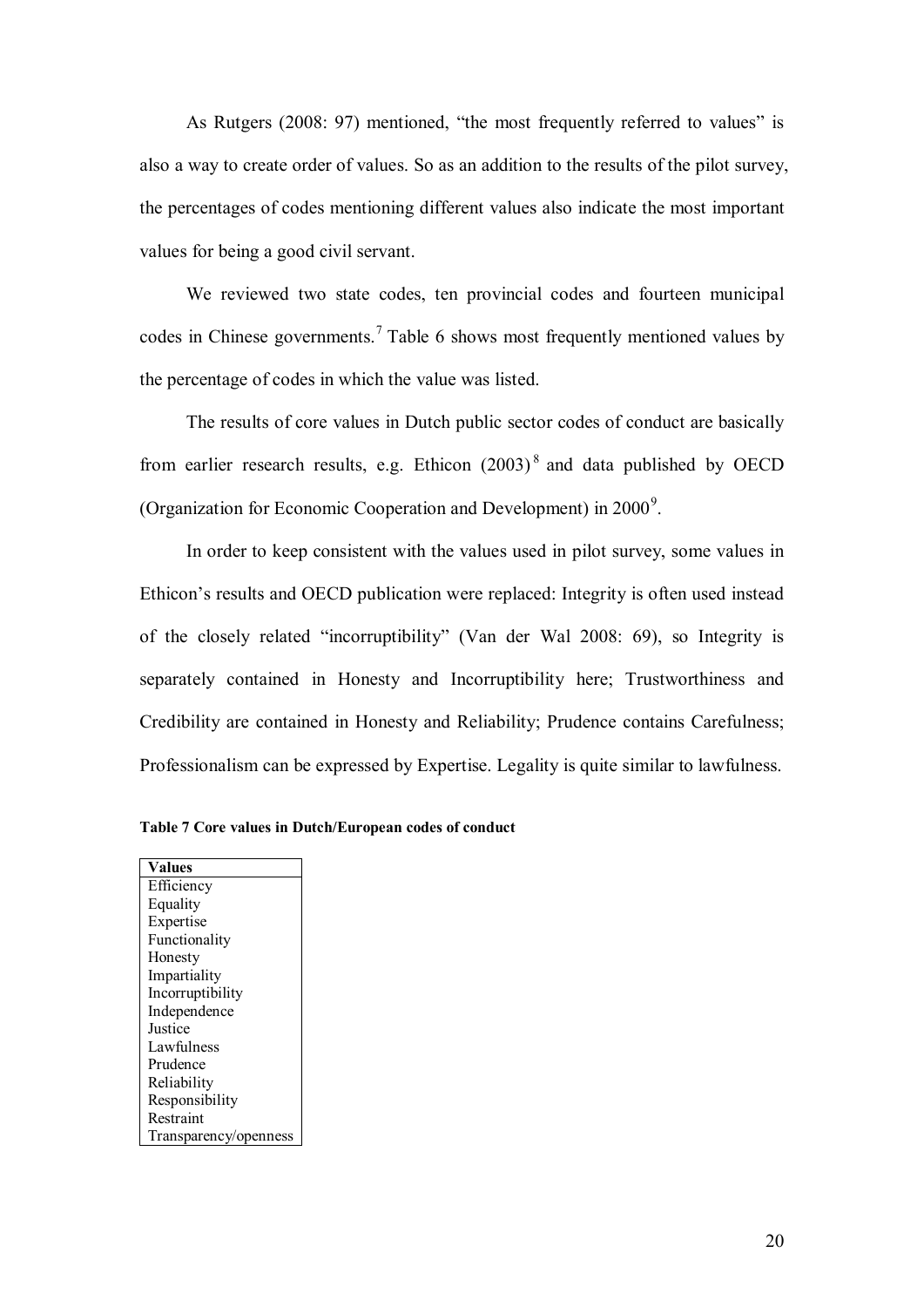So integrity, trustworthiness, credibility, carefulness, professionalism and legality were replaced by incorruptibility, honesty, reliability, prudence and expertise in the following value set construct process. Table 7 shows core values in Dutch codes of conduct.

## **The final value set for the follow-up survey**

The value set was constructed, based on the previous pilot survey results and investigation of the codes of conduct. Arguably, it is impossible to include all these values in final value set. Only the most important ones were selected. So first of all the values which ordered below the  $10<sup>th</sup>$  were excluded. Then the most important value lists were analyzed respectively in Chinese and Dutch context. Both of them based on three lists: the 10 most important values by rating, by raking and by codes of conduct. The following rules were made to decide which values would be finally included.

Rules (top 10 of each order):

- 1. Include those that appeared all in the top 10 of rating, ranking as well as their frequency in codes.
- 2. Include those that were both highly rated and ranked, or both highly rated and frequently mentioned, or both highly ranked and frequently mentioned in codes.
- 3. Include those that were rated and ranked, or both rated and mentioned, or both ranked and mentioned in codes.
- 4. Include those that were highly rated or ranked, or mentioned frequently in codes.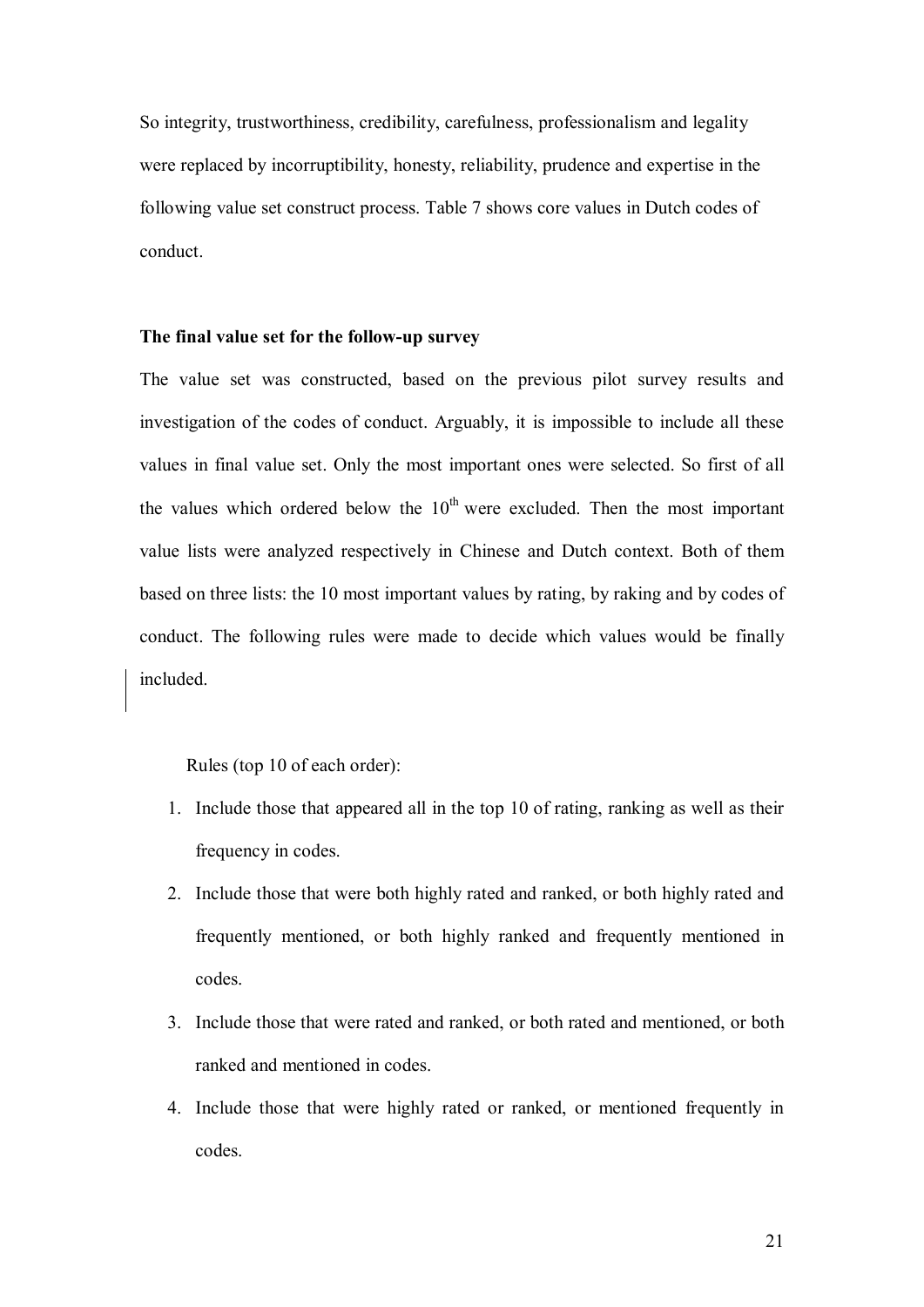5. Omit those that were rated, ranked or mentioned (as) relatively low.

In terms of these rules, the most important values in the Chinese and Dutch civil service are shown in Table 8, as well as the final value set for further research that combines both.

| Most important values in |                              |     | <b>Most important values in Dutch</b> | <b>Final value set</b> |                  |  |
|--------------------------|------------------------------|-----|---------------------------------------|------------------------|------------------|--|
|                          | <b>Chinese civil service</b> |     | civil service                         |                        |                  |  |
| 1.                       | Cooperativeness              | 1.  | Accountability                        | 1.                     | Accountability   |  |
| 2.                       | Diligence                    | 2.  | Courage                               | 2.                     | Cooperativeness  |  |
| 3.                       | Efficiency                   | 3.  | Effectiveness                         | 3.                     | Courage          |  |
| 4.                       | Equality                     | 4.  | Efficiency                            | 4.                     | Diligence        |  |
| 5.                       | Expertise                    | 5.  | Equality                              | 5.                     | Equality         |  |
| 6.                       | Honesty                      | 6.  | Expertise                             | 6.                     | Expertise        |  |
| 7.                       | Incorruptibility             | 7.  | Honesty                               | 7.                     | Effectiveness    |  |
| 8.                       | Innovativeness               | 8.  | Impartiality                          | 8.                     | Efficiency       |  |
| 9.                       | Justice                      | 9.  | Incorruptibility                      | 9.                     | Honesty          |  |
| 10.                      | Lawfulness                   | 10. | Independence                          | 10.                    | Impartiality     |  |
| 11.                      | Loyalty                      | 11. | Justice                               | 11.                    | Incorruptibility |  |
| 12.                      | People-oriented              | 12. | Lawfulness                            | 12.                    | Independence     |  |
| 13.                      | Obedience                    | 13. | Prudence                              | 13.                    | Innovativeness   |  |
| 14.                      | Propriety                    | 14. | Reliability                           | 14.                    | (Social) Justice |  |
| 15.                      | Reliability                  | 15. | Responsibility                        | 15 <sub>1</sub>        | Lawfulness       |  |
| 16.                      | Responsibility               | 16. | Responsiveness                        | 16.                    | Loyalty          |  |
| 17.                      | Righteousness                | 17. | Transparency                          | 17.                    | People-oriented  |  |
| 18.                      | Serviceability               |     |                                       | 18.                    | Obedience        |  |
|                          |                              |     |                                       | 19.                    | Propriety        |  |
|                          |                              |     |                                       | 20.                    | Prudence         |  |
|                          |                              |     |                                       | 21.                    | Reliability      |  |
|                          |                              |     |                                       | 22.                    | Responsibility   |  |
|                          |                              |     |                                       | 23.                    | Responsiveness   |  |
|                          |                              |     |                                       | 24.                    | Righteousness    |  |
|                          |                              |     |                                       | 25.                    | Serviceability   |  |
|                          |                              |     |                                       | 26.                    | Transparency     |  |

**Table 8 Final value set as a survey research instrument**

# **Discussion**

From the moral value ratings and rankings by civil servants in Shanghai, the "Rule of morality" administrative culture in China was reflected by prominence of typical Confucian moral values shown in the survey results. Traditional Chinese culture and Confucian values make the "merit-based, hierarchical civil service" (Aufrecht and Li 1995: 181) with "Chinese characteristics" (157). Whereas emphasis on "Rule of law"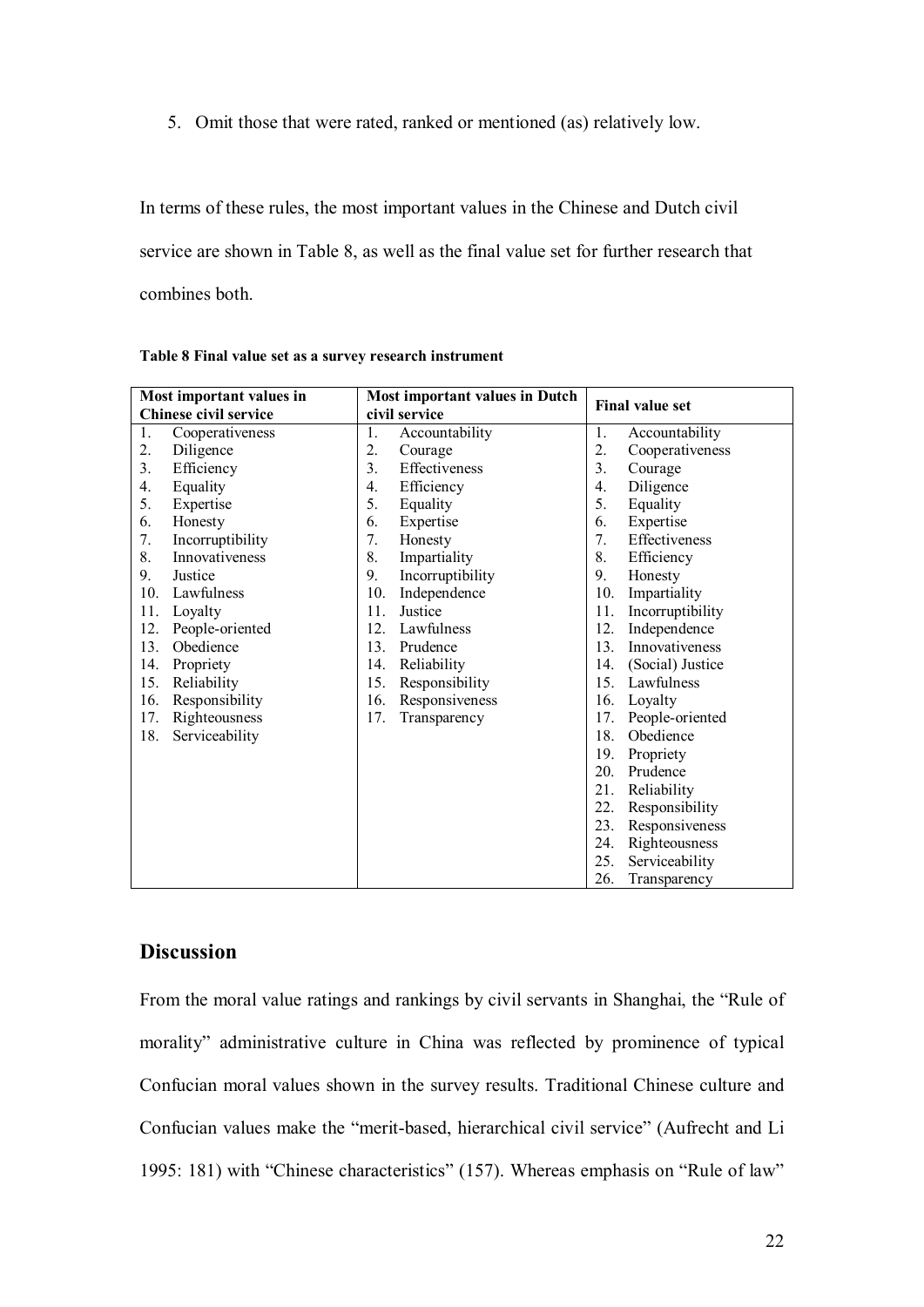nowadays promoted Lawfulness rated and ranked in high position. Moreover, the survey implied that professional ethics and personal morals are gradually separated, and that is different with traditional Confucian thought. Responsibility, Expertise, Reliability and Incorruptibility were quite important compare to less importance of individual morals like Humility, Thrift and Courteousness.

Most of the core values in Chinese governments codes of conduct align with those values in the survey, such as Lawfulness, People-oriented, Honesty, Incorruptibility, Responsibility, Righteousness, etc. Nevertheless, values like Innovativeness, Efficiency, Cooperativeness and Pragmaticalness were not part of the pilot survey in Shanghai. These values are not typical Confucian morals but very important in codes of conduct nowadays. They are related to "intra organizational aspects of public administration" which "contrast with the reliable machine" like innovation or "New Public Management values" such as effectiveness and businesslike approach (Beck Jørgensen & Bozeman 2007: 366). This indicates that the Chinese civil service, at least in terms of espoused values in the official codes, is gradually adopting new approaches from New Public Administration and Western administration which are different with traditional Chinese "rule of morality" focuses mainly on individual values. Western administrative techniques were studied in the process of Chinese civil service reform. More independence and professionalism of civil service were also suggested in the answers of respondents to the open question of "what other values are important but not listed in the questionnaire": "Enthusiasm" with the reason of "civil service should be treated as a career with passion" and "Cooperation" to "complete a common mission".

For the Dutch civil service, the most prominent values are quite consistent no matter whether we look at the ratings, rankings or the codes of conduct. The

23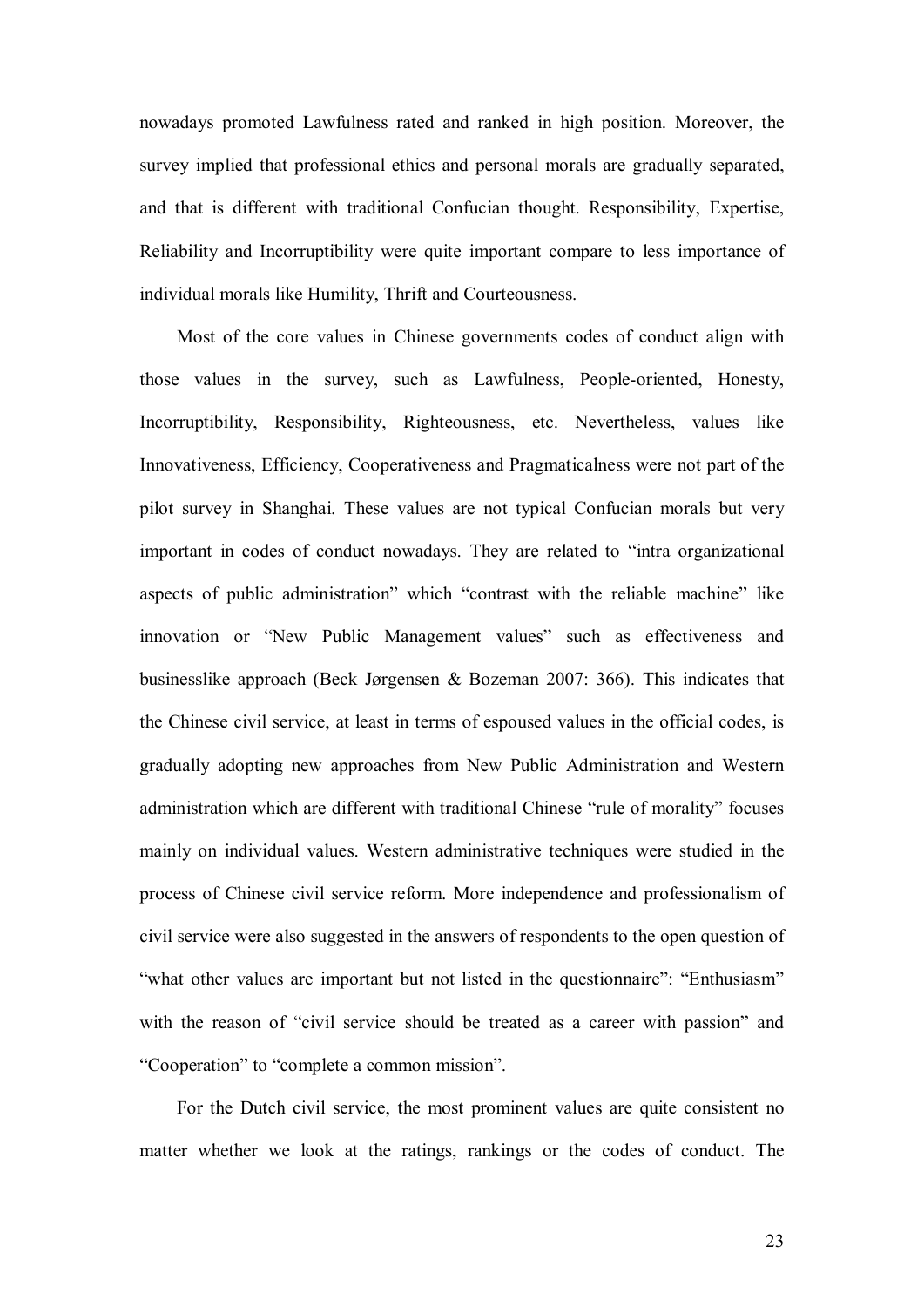'Rechtsstaat' or rule of law principle promoted the legal position of civil servants and civil service evolved into "professional service" (Raadschelders and Rutgers 1996: 83). The results of this survey confirmed the importance of values up to the rules or "up to the job" (van der Meer and Dijkstra 2011: 273) in Dutch civil service.

To conclude, this study had four aims. The first was to get two moral value lists respectively in Confucian moral-based context and European law-based context (table 1 and table 2). Each list includes thirty values which were prominent in terms of literature and previous research. The second was to obtain the empirical insights into moral values preference for being a good civil servant in two cities. The third aim was to construct a value set including most important moral values based on survey results got in both two cities. The values in this final value set are not only "Chinese" or "Dutch" but a combination. The further study was planned to test whether the civil servants in China and the Netherlands have a value preference in accordance with the administrative culture they are in. The last but not least was to offer information for leaders to know more about which values should be paid more attention to construct ethical leadership.

This study is the first attempt to construct a Confucian value set and compare civil servants' moral value preferences in two administrative cultures. More effort on obtaining interesting quantitative data was at the cost of less depth of conceptual investigation. Further research has been planned to provide more evidence both with a larger sample and more variance among the types of the respondents (junior and senior, different cities etc.)

.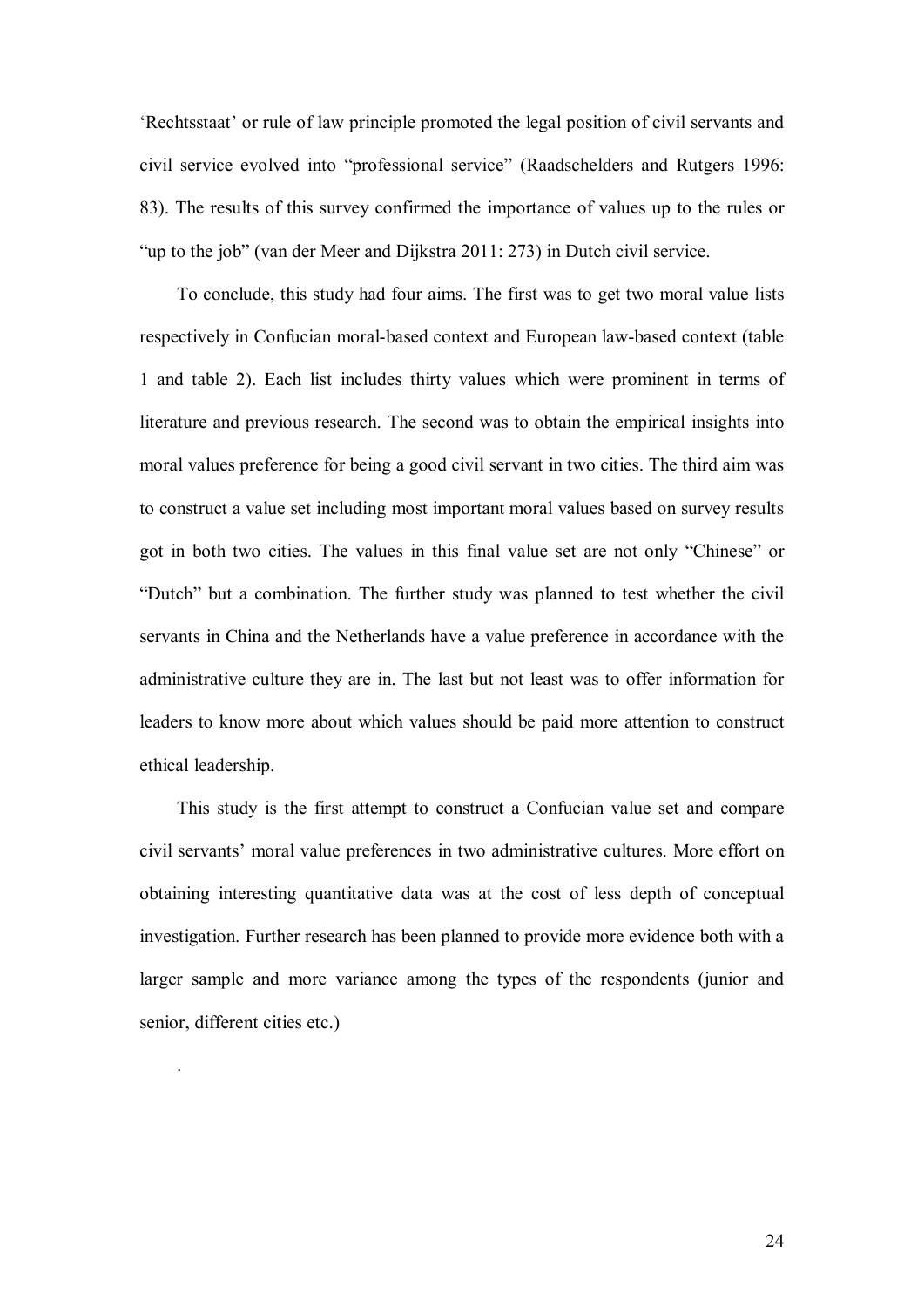# **Implications for ethical leadership**

Ethical leadership focuses on what a moral leader should do. "A reputation for ethical leadership rests upon two essential pillars: perceptions of you as both a moral person and a moral manager" (Treviño et al. 2000: 128). No matter a moral person or a moral leader, it implies the questions of personal appropriate conduct and "the promotion of such conduct to followers" (Brown and Treviño 2006: 595). Accordingly, the value preferences of civil servants have important implications for how ethical leadership should come about in both sectors' public sectors. This importance consist of three reasons in particular.

First, to be able know which moral values ethical leaders should promote towards their staff and which values deserve explicit attention in the process of 'socializing' one into the desired organizational ethos, they have to be aware of existing value preferences among their 'followers'. In other words, ethical leaders have to know what moral standards should be set. The results show that although there are many similarities between administrative cultures and ethics around the globe, there are also particular differences to take into account. In the case of Shanghai and the Netherlands we see perhaps more similarities than differences, but for instance loyalty and obedience are considered much more important by Chinese civil servants than by their Dutch counterparts. By another – more surprising – example, Chinese administrators do not need their leaders to put much emphasis on innovativeness and serviceability as they considered those important already, while this goes much less for the surveyed staff in Amsterdam.<sup>[10](#page-30-3)</sup>

Second, leaders should know what their followers think about specific values and specific ethical conduct if they want to change or influence followers' conduct. Ethical leaders should "communicate with their followers about ethics" (597), how

25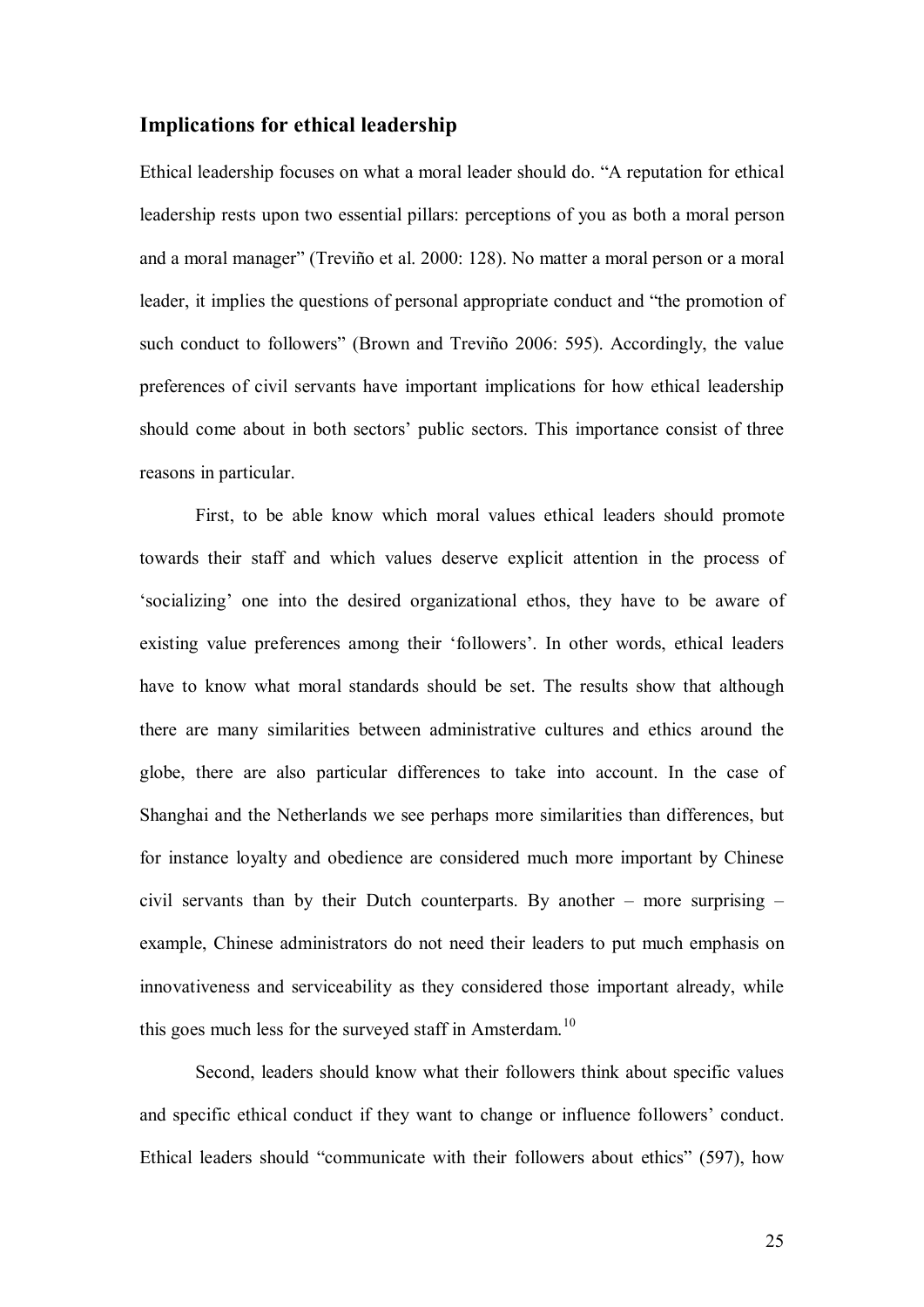the followers understand moral values and whether they accept those to be prominent in terms of the organizational standards that ultimately evaluate their conduct.

Third, ethical leaders also need to know who they are leading. In another word, leaders should know that moral values probably are not only prioritized but also *interpreted* and *enacted* differently in difference administrative contexts. Finally, ethical leadership concerns how ethical leaders "should" (595) or "ought" (596) to behave. The main question of "which moral values are most important for being a good civil servant" in this survey also concerns which values "should" be important. In that respect, the results of this study might prove meaningful for leaders that aim to be ethical leaders in Eastern and Western contexts. When setting moral standards in China, emphasis should be placed on for instance loyalty, commitment, justice, honesty and the moral development of civil servants, whereas, next to these values, public sector leaders in the Netherlands also have to act with transparency and accountability at all times in order to persuade their followers to do the same.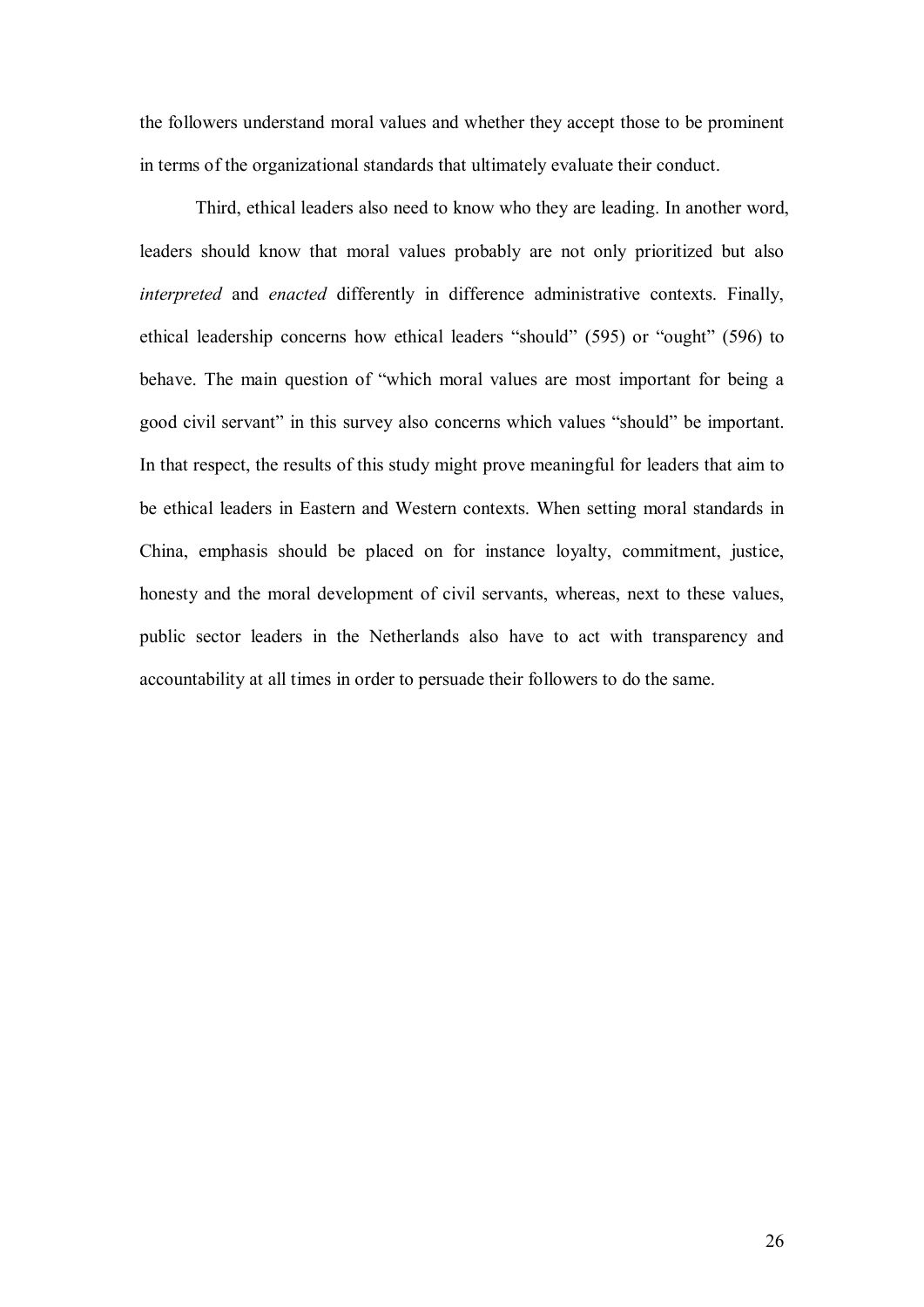# **References**

- Aufrecht, S. E. & Li, S. B. (1995). Reform with Chinese Characteristics: The Context of Chinese Civil Service Reform. *Public Administration Review* 55(2): 175-182.
- Beck Jørgensen, T. & Bozeman, B. (2007). Public values: An inventory. *Administration & Society* 39(3): 354-381.
- Beck Jørgensen, T. & Sørensen, D. (2010). Codes of Good Governance: National or International Public Value Discourse? Paper presented at The Copenhagen Public Value Consortium Biennial Workshop 2010, Leiden, the Netherlands.
- Brown, M. E. & Treviño, L. K. (2006). Ethical leadership: A review and future directions. *The Leadership Quarterly* 17(6): 595-616.
- Cherrington, D.J. (1989). *Organizational Behavior, The management of individual and organizational performance*. Boston: Allyn & Bacon
- De Graaf, G. (2010). The Loyalties of Top Public Administrators. *Journal of public administration research and theory* 21(2): 285-306.
- Dong, Zhongshu. *The Luxuriant Dew of the Spring and Autumn Annals (Chun Qiu Fan Lu)*. Taipei: Chinese Zixue Masterworks Collection Edit foundation, 1978.
- Fallon, R. H. Jr. (1997). "The Rule of Law" as a Concept in Constitutional Discourse. *Columbia Law Review* 97(1): 1-56.
- Finer, S. E. (1997). *The history of government from the earliest times Vol. I: Ancient monarchies and empires*. New York: Oxford University Press.
- Guo, Z. (2008).浅谈法与道德的关系——兼论依法治国与以德治国的关系 (Talk the relation between law and morality-the relation between rule of law and rule of morality). *法制与社会 (Legal system and Society)*, June 2008: 279-280.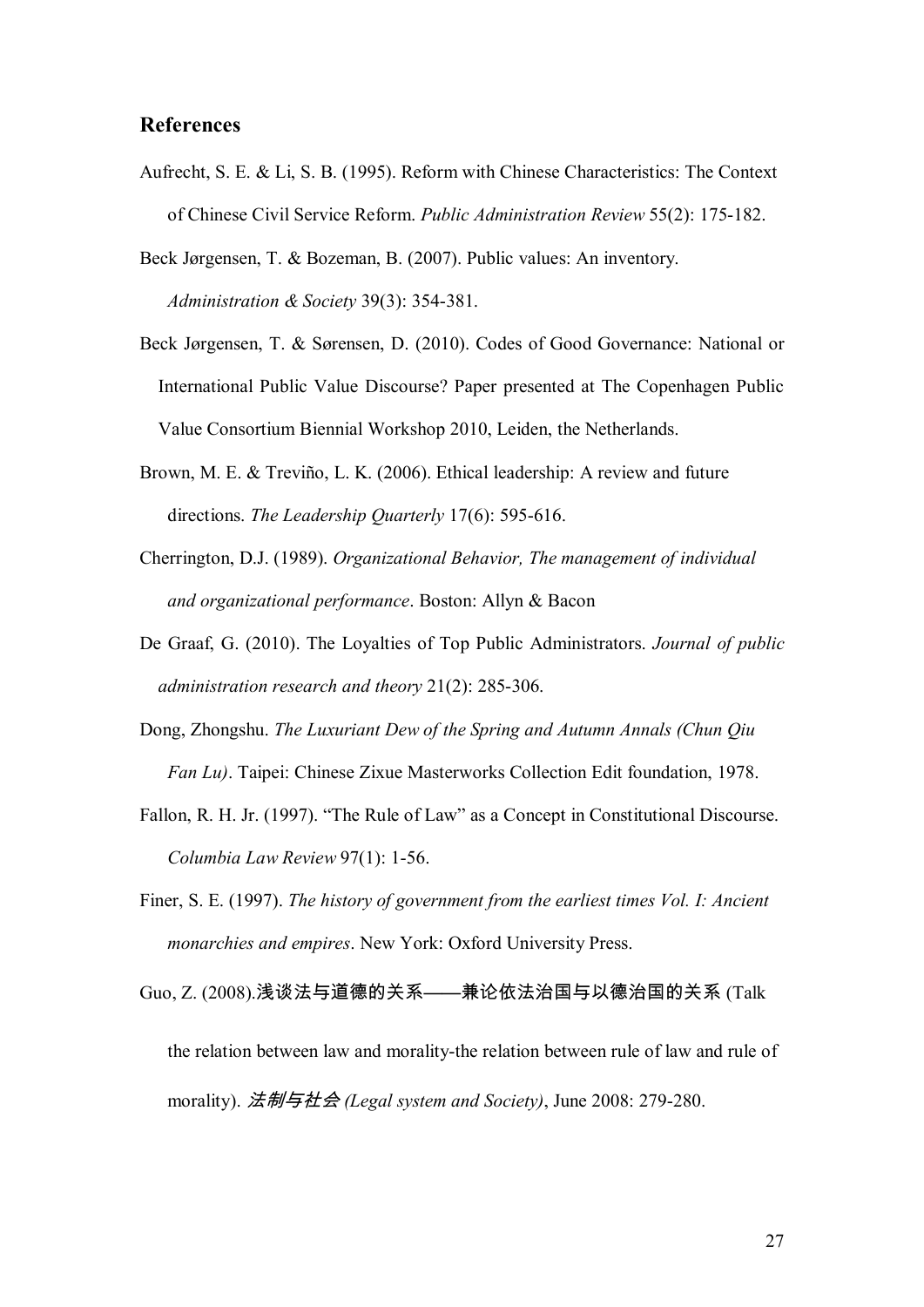- Hall, D. L. & Ames, R. T. (1987). *Thinking through Confucius*. New York: State University of New York Press.
- Lai, K. L. (1995). Confucian Moral Thinking. *Philosophy East and West* 45(2): 249- 272.
- Lu, Y. (2009). The Historical Background and Main Contents of Chinese Traditional Moral Construction. *Economic and Social Development*, 7(9), 47-51 and 75.
- OECD (2000). *Building Public Trust: Ethics Measures in OECD Countries*. PUMA Policy Brief No.7.
- *The Analects of Confucius* (Lun Yu). Translated by Chichung Huang (1997). New York: Oxford University Press.
- Raadschelders, J.C.N. & Rutgers, M.R. (1996). The evolution of civil service systems. In H. A. G. M. Bekke, J. L.Perry et al. (Eds). *Civil service systems in comparative perspective*. Bloomington: Indiana University Press, pp. 67-99.
- Ralston, D. A., Holt, D. H., et al. (2008). The impact of national culture and economic ideology on managerial work values: A study of the United States, Russia, Japan, and China. *Journal of International Business Studies* 39(1): 8-26.
- Rutgers, M. R. (2008). Sorting Out Public Values? On the Contingency of Value Classification in Public Administration. *Administrative Theory & Praxis* 30(1): 92-113.
- Scalia, A. (1989). The Rule of Law as a Law of Rules. *The University of Chicago Law Review* 56(4): 1175-1188.
- Schartz, S.H. & Bilsky, W. (1987). Toward a universal psychological structure of human values. *Journal of Personality and Social Psychology* 53(3), 550-562.
- Sun Yet-san (1985). San Min Chu I: The Three Principles of the People. Translated by Frank W. Price. Taipei: China Culture Service.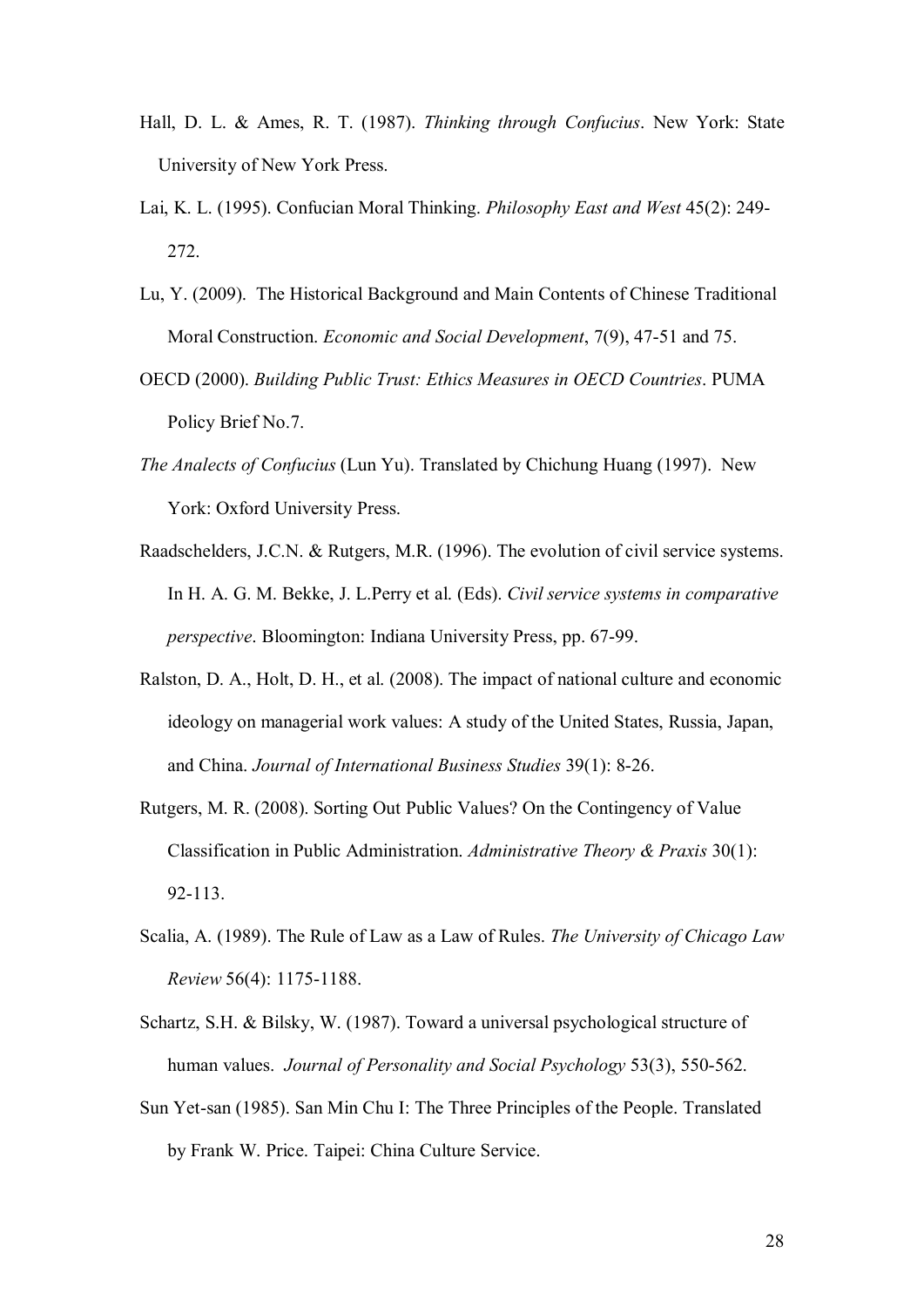- Trevino, L. K., Hartman, L. P., et al. (2000). Moral Person and Moral Manager: How Executives Develop a Reputation for Ethical Leadership. *California Management Review* 42(4): 128-142.
- Van der Meer, F. M. Ed. (2011). *Civil service systems in Western Europe*. Cheltenham [etc.]: Edward Elgar.
- Van der Meer, F. M. & Dijkstra, G. S. A. (2011). Civil service systems in Western Europe: variations and similarities. In F. M. van der Meer (Eds). *Civil service systems in Western Europe*, New York: Oxford University Press, pp. 271-285.
- Van der Wal, Z. (2008). *Value Solidity: Differences, Similarities and Conflicts Between the Organizational Values and Government ad Business*. Amsterdam: VU University Amsterdam.
- Van der Wal, Z., Pevkur, A., & Vrangbaek, K. (2008). Public sector value congruence among old and new EU member-states? Empirical evidence from the Netherlands, Denmark, and Estonia. *Public Integrity,* 10 (4), 317-333.
- Wei, Y. (2010). 论依法治国与以德治国之间的辩证关系(Discuss dialectical

relation between rule of law and rule of morality).知识经济 (Knowledge

Economy), March 2010: 44-45.

- Williams, R.M. (1968). Values. In: D.L. Sills (Eds.) *International Encyclopedia of the Social Sciences*, volume 16, Macmillan Company & The Free Press, pp. 283-287.
- Whitcomb, L. L., Erdener, C. B., et al. (1998). Business ethical values in China and the US. *Journal of Business Ethics*; JBE 17(8): 839-852.
- Zhang, Y. B., Lin, M.C., et al. (2005). Harmony, hierarchy and conservatism: A cross-cultural comparison of Confucian values in China, Korea, Japan, and Taiwan. *Communication research reports* 22(2): 107-115.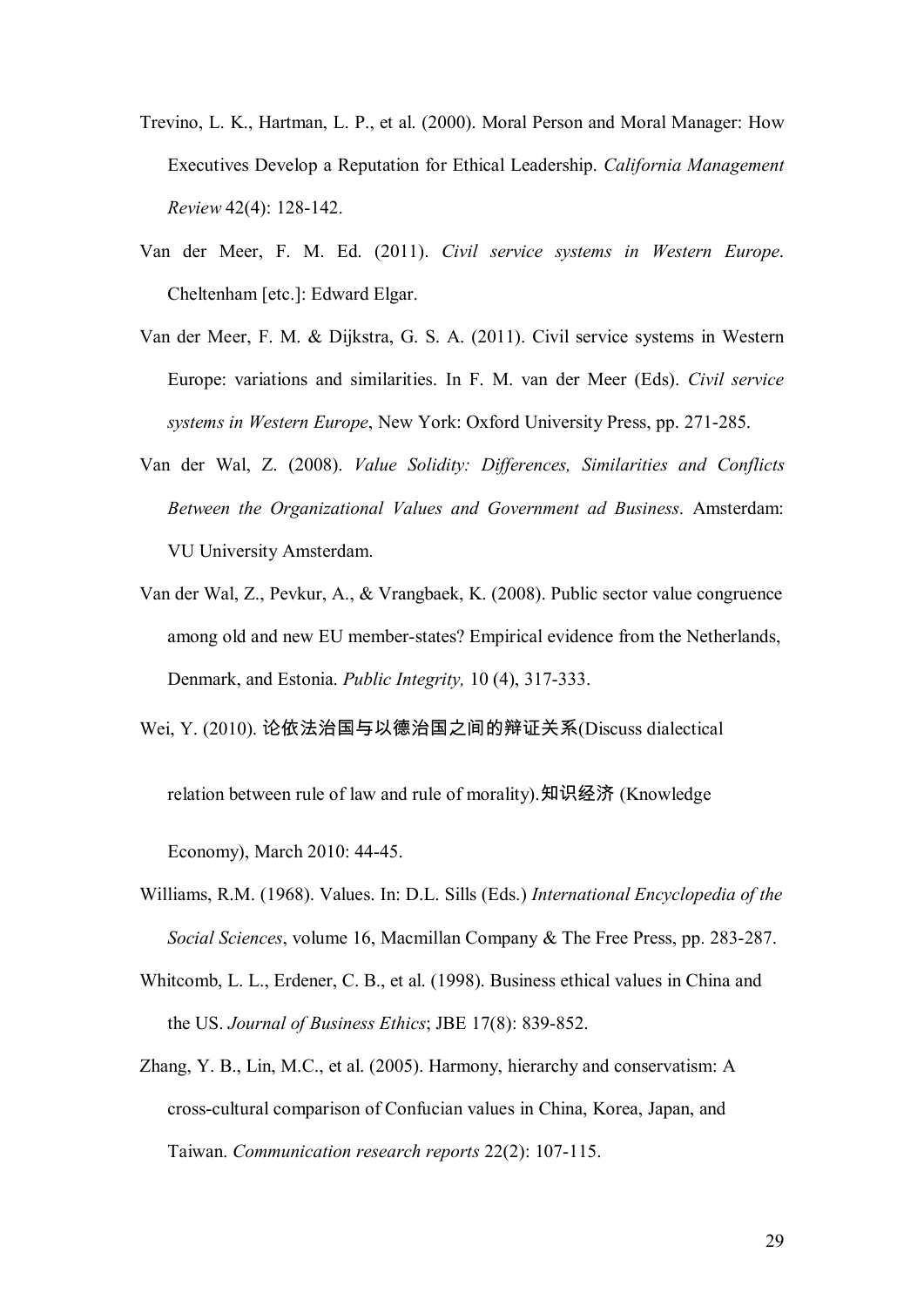Zheng, W. (2009). 论依法治国与以德治国的关系 (Discuss the relation between rule

of law and rule of morality). *法制与社会(Legal system and Society)*, May 2009:

179, 185.

#### **Notes**

<span id="page-29-0"></span><sup>1</sup> "Moral values" used in this paper concentrated on moral principles, believes and standards accepted by a person or a group, which are different with economic or aesthetic values. In the survey parts, except specific explanation, "value(s)" mentioned simply stands for "moral value(s)".

<span id="page-29-1"></span><sup>2</sup> "Traditional" usually means the time from the pre-Qin period to 1911 Xinhai Revolution (Lu Yu 2009). This kind of time division is quite rational and understandable. Xinhai Revolution ended the Qing Period, which means the death of feudal time in China. After the building of Republic of China in 1912, China entered a brand new time. Pre-Qin period is a general name means the whole time before Qin Period (221BC). It contains Xia Dynasty, Shang Dynasty, Zhou Dynasty, the Spring-autumn and Warring States Period. The period before Xia Dynasty is called "Xian Gu" in Chinese, which means "before ancient time". China had come into feudalism since Qin Dynasty was founded. Confucius lived in the Spring-autumn period, and that is the time Confucian thought stems from. Before Han Dynasty, different schools developed freely and debated each other, which is the famous "a hundred schools of thoughts contend" period. After that, Confucianism was the main part of Chinese traditional culture.

<span id="page-29-2"></span><sup>3</sup> Several Confucian concepts that are relevant to the Confucian moral outlook: "Cheng-ming, jen, li, Hsiao, shu and tao" (K. L. Lai 1995: 250)

<span id="page-29-3"></span><sup>4</sup> 14 moral principles: Loyalty (Zhong), Filial piety (Xiao), Forgiveness (Shu), Righteousness (Yi), Propriety (Li), Integrity (Xin), Respectfulness (Gong), Humility(Rang), Courageousness (Yong), Love (Ai), Benevolence (Ren), Self-reliance (Ziqiang), Diligence and thrift (Qinjian) and Modesty (Qian).

<span id="page-29-4"></span><sup>5</sup> When I think which word is suitable for a Chinese value, I combine the meaning of this value in Chinese and the correspond one in European research. Sometimes, the word might be not the most exact one, but for the reason of doing survey both in China and the Netherlands, it might be the proper and understandable one. Explanations and brief definitions are given for each value in survey.

<span id="page-29-5"></span> $6$  Cluster results for the administrative ethics literature (Van der Wal 2008: 55)

|    | Cluster           | Total |    |                    |     |
|----|-------------------|-------|----|--------------------|-----|
| 1  | Honesty           | 434   | 16 | Cooperativeness    | 191 |
| 2  | <b>Humaneness</b> | 422   | 17 | Responsiveness     | 184 |
| 3  | Social justice    | 402   | 18 | Dedication         | 183 |
| 4  | Impartiality      | 380   | 19 | Effectiveness      | 181 |
| 5  | Transparency      | 379   | 20 | Innovativeness     | 179 |
| 6  | Integrity         | 365   | 21 | Lawfulness         | 152 |
| 7  | Obedience         | 357   | 22 | Loyalty            | 146 |
| 8  | Reliability       | 329   | 23 | Consistency        | 111 |
| 9  | Responsibility    | 327   | 24 | Autonomy           | 99  |
| 10 | Expertise         | 314   | 25 | Stability          | 99  |
| 11 | Accountability    | 294   | 26 | Representativeness | 88  |
| 12 | Efficiency        | 276   | 27 | Competitiveness    | 77  |
| 13 | Courage           | 254   | 28 | Profitability      | 59  |
| 14 | Prudence          | 220   | 29 | Collegiality       | 48  |
| 15 | Serviceability    | 215   | 30 | Self-fulfillment   | 16  |